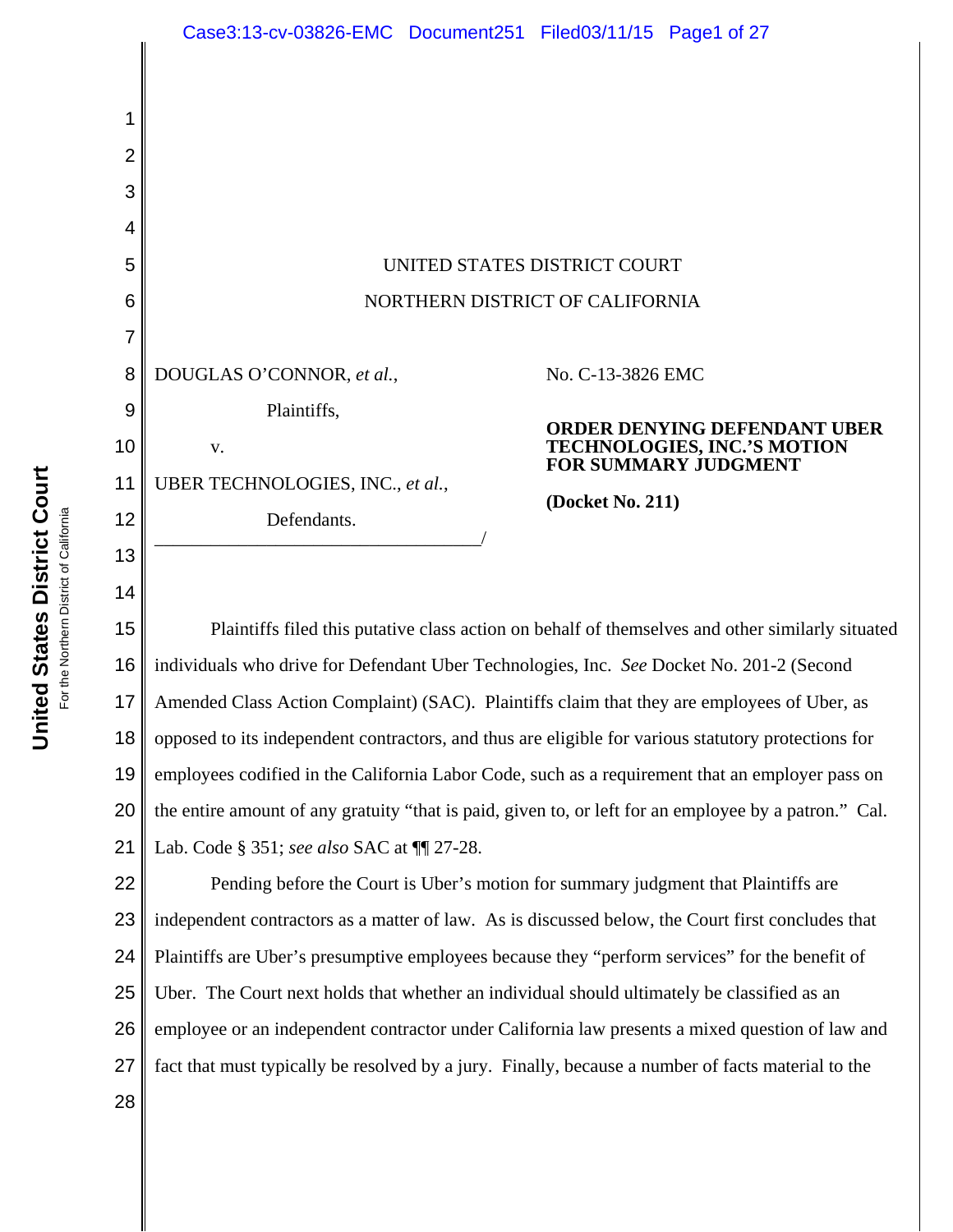1 2 employee/independent contractor determination in this case remain in dispute, the Court denies Uber's summary judgment motion.

3

5

6

7

## **I. BACKGROUND**

4 8 In a nutshell, Uber provides a service whereby individuals in need of vehicular transportation can log in to the Uber software application on their smartphone, request a ride, be paired via the Uber application with an available driver, be picked up by the available driver, and ultimately be driven to their final destination. Uber receives a credit card payment from the rider at the end of the ride, a significant portion of which it then remits to the driver who transported the passenger.

9 10 11 12 13 14 15 16 17 18 19 20 21 Named plaintiffs Douglas O'Connor and Thomas Colopy drive principally for Uber's "UberBlack" service.<sup>1</sup> See Docket Nos. 212-1 (Colopy Depo.); 212-2 (O'Connor Depo). UberBlack drivers transport passengers in black sedans (*e.g.*, Lincoln Towncars) or other limousine-like vehicles. Docket No. 223-37. O'Connor received access to a luxury vehicle through at least two different companies, SF Bay and Bay Network Limo. *See* O'Connor Depo. Tr. at 118:12-122:15 In exchange for providing a car and paying all of O'Connor's expenses (*e.g.*, fuel and tolls), SF Bay received sixty percent of O'Connor's earnings from transporting Uber passengers. *See id.* at 124:12- 125:4. Bay Network Limo provided O'Connor with a luxury vehicle for a flat \$735 weekly fee, which included maintenance and insurance on the vehicle, but no other expenses. *See id.* at 135:4- 136:14. O'Connor was free to use Bay Network Limo's vehicle as much or as little as he chose. *Id.* at 135:16-136:3. Colopy had similar arrangements with two third-party limousine companies that provided him with a vehicle necessary to work as an UberBlack driver. *See* Colopy Depo. Tr. at 98:24-102:22; 126:11-129:4.

22 23 24 25 26 Named plaintiffs Matthew Manahan and Elie Gurfinkel drive principally for Uber's "uberX" service. Docket Nos. 212-3 (Manahan Depo.); 212-4 (Gurfinkel Depo.). uberX drivers transport passengers in their own personal vehicles, which are typically hybrids or other "mid-range" cars. Docket No. 223-37. Manahan, a self-employed screenwriter in Los Angeles, drives for uberX, as well as Lyft and Sidecar, two of Uber's competitors. Manahan Depo. Tr. at 71:3-6; 92:18-21.

<sup>28</sup> <sup>1</sup> O'Connor's account with Uber was terminated in 2014, but the other named Plaintiffs still have active accounts with Uber. *See* Docket No. 211 at 5 n.7.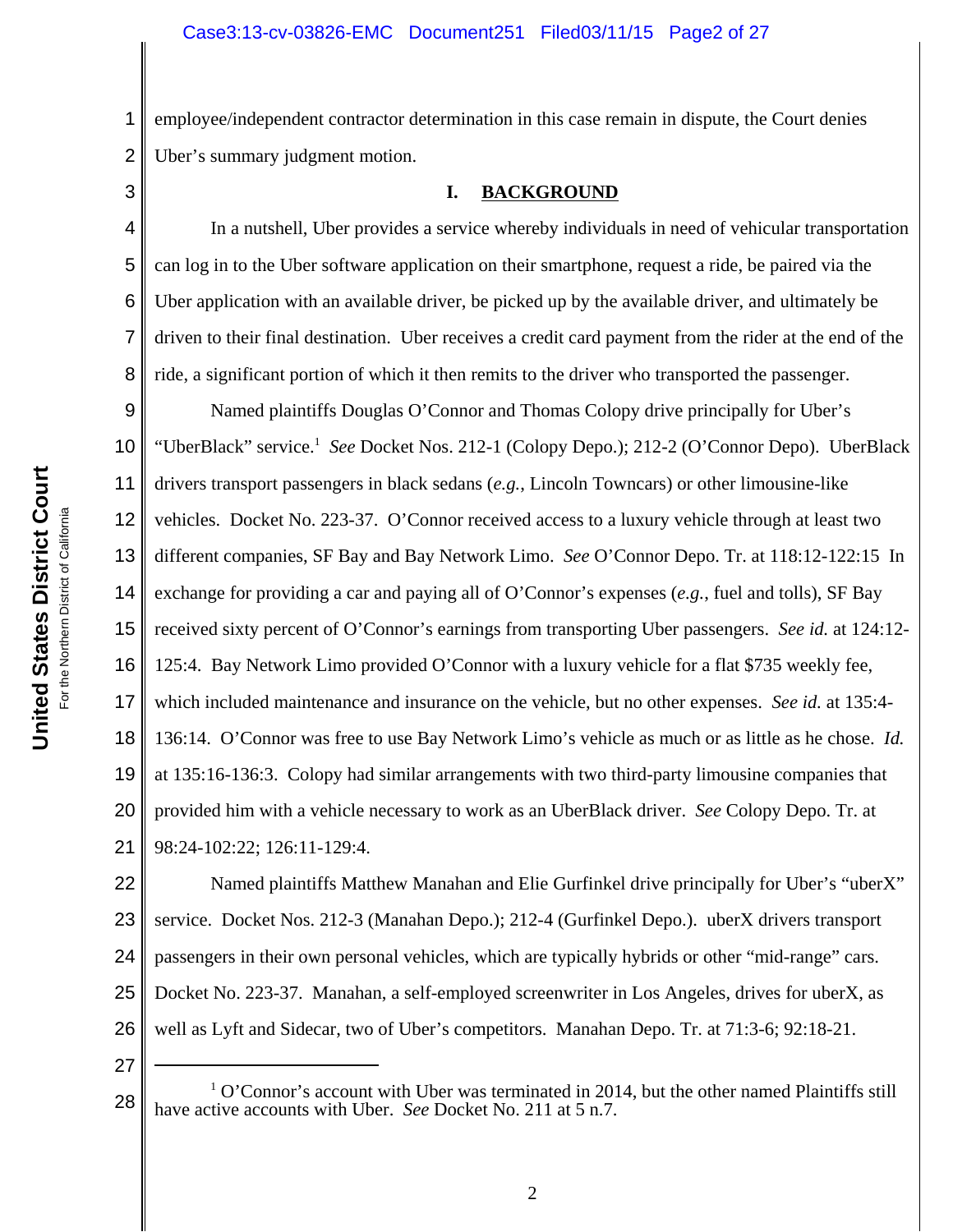## Case3:13-cv-03826-EMC Document251 Filed03/11/15 Page3 of 27

Manahan transports passengers in his personal vehicle – a 2012 Kia Soul. *Id.* at 110:17-21.

2 3 4 5 Gurfinkel began driving for uberX while he was employed full-time as a "fulfillment and project manager" by a company called ADL Embedded Solutions. Gurfinkel Tr. at 43:4-13. Two months after he began driving for Uber, Gurfinkel left his job at ADL, and now drives for Uber full time. *Id.* at 57:17-24.

6 7 8 9 10 11 12 13 Before becoming "partners" with Uber, Plaintiffs and other aspiring drivers must first complete Uber's application process. *See* Docket No. 223-20; Docket No. 223-28. Applicants are required to upload their driver's license information, as well as information about their vehicle's registration and insurance. Docket No. 223-28 at 2. Applicants must also pass a background check conducted by a third party. *Id.* at 3. Would-be drivers are further required to pass a "city knowledge test" and attend an interview with an Uber employee.<sup>2</sup> Docket No. 223-20 at 6740; Docket No. 223-29 at 4. Interviewees are instructed to "[b]ring your car, dress professionally and be prepared to stay for 1 hour." Docket No. 223-20 at 6740.

14 15 16 17 18 19 20 Once a prospective driver successfully completes the application and interview stages, the driver must sign contracts with Uber or one of Uber's subsidiaries (Raiser LLC). *See* Docket No. 223-15 (Transportation Provider Service Agreement) (Service Agreement); *see also* Docket No. 223-16 (Driver Addendum Related to Uber Services) (Addendum).<sup>3</sup> Those contracts explicitly provide that the relationship between the transportation providers and Uber/Raiser<sup>4</sup> "is solely that of independent contracting parties." *See* Addendum at 7; Service Agreement at 9. The parties "expressly agree that this Agreement is not an employment agreement or employment relationship."

21

25

26

1

<sup>3</sup> The Raiser Service Agreement is signed by drivers on the uberX platform. The Uber Addendum is signed by drivers on the UberBlack platform.

<sup>22</sup> 23 24  $2<sup>2</sup>$  If a potential driver fails the city knowledge test, they "will not be able to interview until they get more familiar with the city." Docket No.  $223-29$  at 4. At least one version of the "SF City" Knowledge Test" contains forty questions, such as: "When driving on Sunset Blvd, how are the cross streets generally named," and "True or False: The Museum of Modern Art (MOMA) and the Palace of Fine Arts are two names for the same place." Docket No. 238-6.

<sup>27</sup> 28 <sup>4</sup> Uber never materially distinguishes between itself and Raiser or argues that Raiser's separate corporate status is relevant to this litigation. Uber further admits Raiser is its subsidiary. Colman Decl. at ¶ 7. Consequently, the Court treats Raiser as equivalent to Uber for the purpose of this motion, and refers to these entities collectively as "Uber."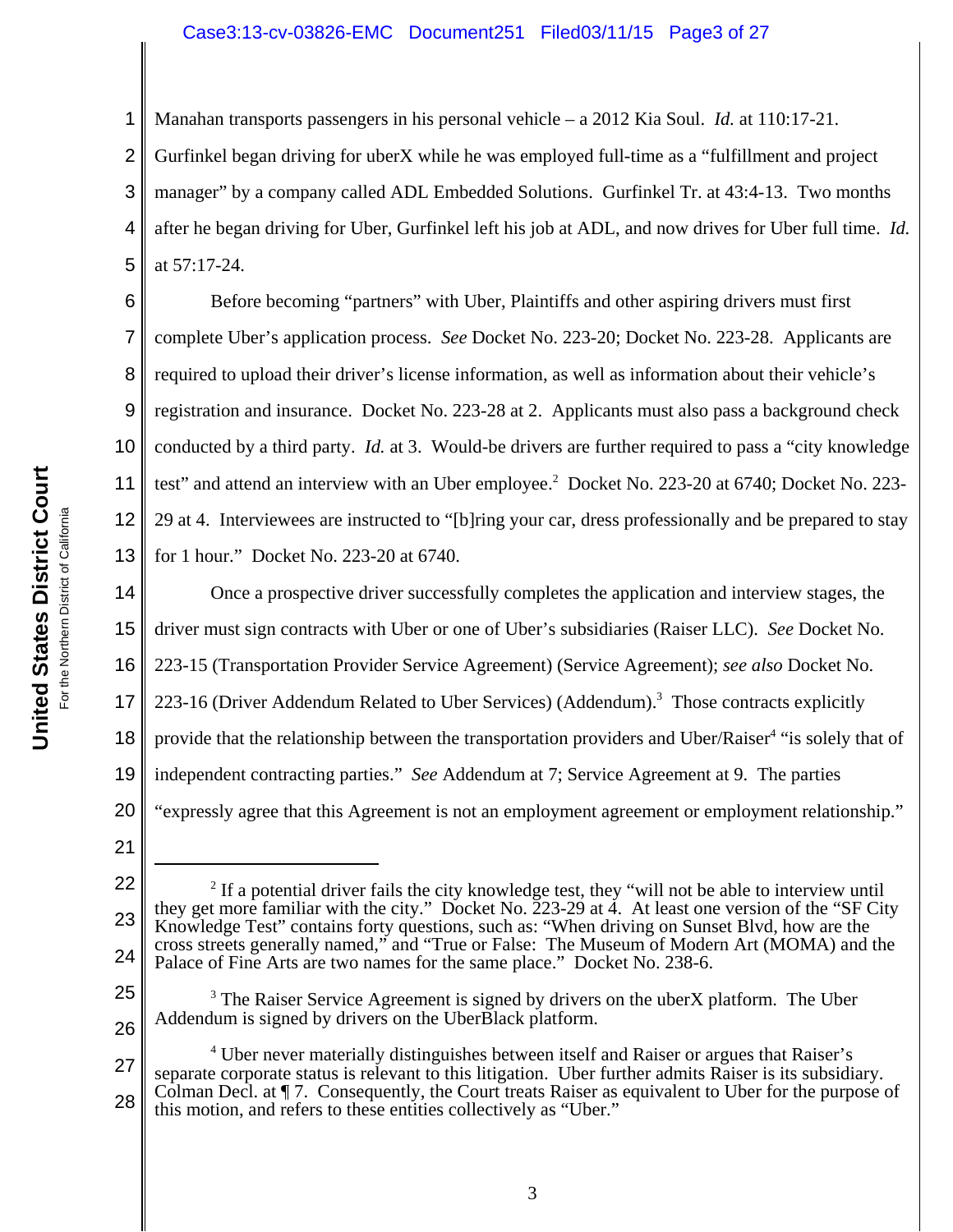## Case3:13-cv-03826-EMC Document251 Filed03/11/15 Page4 of 27

2 3 4 5 6 7 8 Addendum at 7; Service Agreement at 9. The relevant contracts further provide that drivers will be paid a "fee" (*i.e.*, fare) upon the successful completion of each ride. According to an Uber 30(b)(6) deponent, Uber sets fares based principally on the miles traveled by the rider and the duration of the ride. Coleman Depo. at 187:20-188:16. Because Uber receives the rider's payment of the entire fare, the relevant contracts provide that Uber will automatically deduct its own "fee per ride" from the fare before it remits the remainder to the driver. *See* Addendum at 7; Service Agreement at 9*.*  Plaintiffs presented evidence that Uber typically takes roughly 20 percent of the total fare billed to a rider as its "fee per ride." *See, e.g.*, Colopy Depo Tr. at 128:15-19.

9 10 11 12 13 In this litigation, Uber bills itself as a "technology company," not a "transportation company," and describes the software it provides as a "lead generation platform" that can be used to connect "businesses that provide transportation" with passengers who desire rides. Docket No. 213 (Colman Decl.) at ¶ 6. Uber notes that it owns no vehicles, and contends that it employs no drivers. *Id.* Rather, Uber partners with alleged independent contractors that it frequently refers to as

14 "transportation providers." *Id.*

15 16 17 18 19 Plaintiffs characterize Uber's business (and their relationship with Uber) differently. They note that while Uber now disclaims that it is a "transportation company," Uber has previously referred to itself as an "On-Demand Car Service," and goes by the tagline "Everyone's Private Driver."5 *See, e.g.*, Docket No. 223-3 at 1 (Coleman Depo. Ex. 3); Docket No. 223-6 at 1 (Onboarding Script) ("Our tagline and vision is to be 'Everyone's Private Driver."").<sup>6</sup> Indeed, in

20

<sup>21</sup> <sup>5</sup> The Court observes that Uber owns a U.S. trademark on "Everyone's Private Driver." U.S. Trademark No. 85,816,634.

<sup>22</sup> 23 24 25 26 27 28 <sup>6</sup> Uber objects to the Court considering the Onboarding Script (and a number of Plaintiffs' other exhibits) on the ground that Plaintiffs did not properly lay a foundation for these documents. *See* Uber Reply Br. at 5 n. 7. Specifically, Uber objects that the Plaintiffs have not established that any Plaintiff was actually exposed to the information contained in the Onboarding Script or other contested documents such as an Uber Handbook. But the relevant legal question on summary judgment is whether the challenged evidence "*could* be presented in an admissible form at trial." *Fraser v. Goodale*, 342 F. 3d 1032, 1037 (9th Cir. 2003) (emphasis added). *See* Fed. R. Civ. P. 56(c)(2) (party may object to facts that "cannot be presented in a form that would be admissible in evidence"). If so, the Court may consider such evidence on summary judgment. *Id.* It is only where the evidence could *never* be presented in admissible form that such evidence should be excised from the summary judgment record. *See* Fed. R. Civ. P. 56(c)(2); *see also Hughes v. United States*, 953 F.2d 531, 543 (9th Cir. 1992) (noting that an affidavit containing hearsay and subject to best evidence rule objections could still be considered on summary judgment because the facts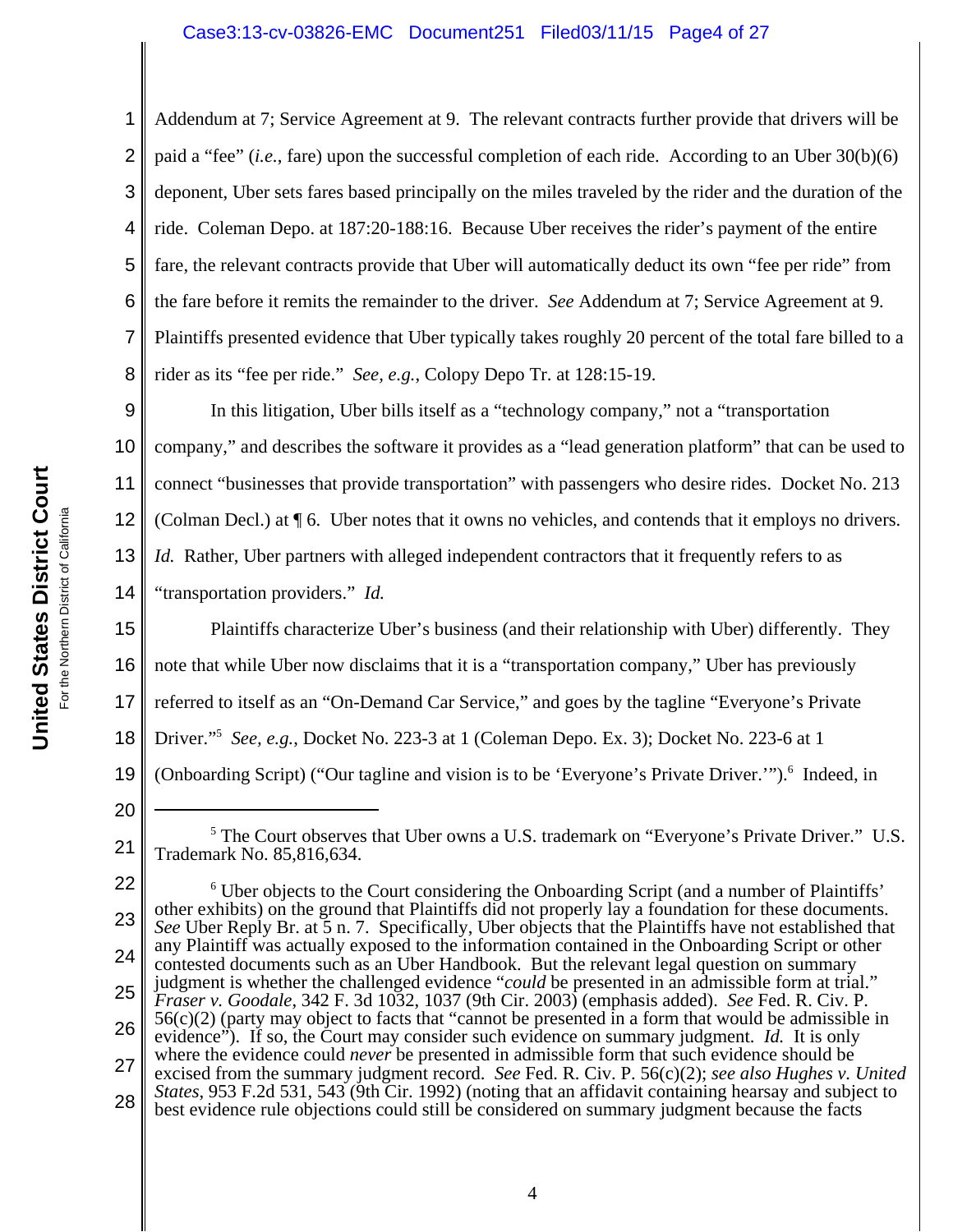## Case3:13-cv-03826-EMC Document251 Filed03/11/15 Page5 of 27

2 3 4 commenting on Uber's planned expansion into overseas markets, its CEO wrote on Uber's official blog: "We are 'Everyone's Private Driver.' We are Uber and we're rolling out a *transportation* system in a city near you." Docket No. 223-1 at 6 (emphasis added).<sup>7</sup> Other Uber documents state that "Uber provides the best transportation service in San Francisco . . . ." Docket No. 223-29 at 2.

5 6 7 8 Moreover, Uber does not sell its software in the manner of a typical distributor. Rather, Uber is deeply involved in marketing its transportation services, qualifying and selecting drivers, regulating and monitoring their performance, disciplining (or terminating) those who fail to meet standards, and setting prices.

9 10 11 12 13 14 15 16 17 18 19 20 21 22 In addition to contending it is a technology company and not a transportation company, Uber argues the drivers are not its employees but instead are independent contractors, and therefore not entitled to the protection of the California Labor Code as asserted herein. In this regard, Uber contends it exercises minimal control over how its transportation providers actually provide transportation services to Uber customers, an important factor in determining whether drivers are independent contractors. Among other things, Uber notes that drivers set their own hours and work schedules, provide their own vehicles, and are subject to little direct supervision. Plaintiffs vigorously dispute these contentions, and claim that Uber exercises considerable control and supervision over both the methods and means of its drivers' provision of transportation services, and that under the applicable legal standard they are employees. For the reasons explained in this Order, based on the record before the Court, the question whether Uber's drivers are employees or independent contractors is an issue to be decided by a jury, not this Court on summary judgment.

23

<sup>24</sup> 25 26 underlying the affidavit are of the type that would be admissible at trial even though the affidavit itself might not be admissible). The Court further notes that at the hearing, Uber's counsel acknowledged that Uber does not dispute the authenticity of a number of the contested exhibits and acknowledged that much of this evidence was produced by Uber and/or is printed on Uber's letterhead. *See* Oral Arg. Hearing Tr. at 90:22-94:20.

<sup>27</sup> 28  $7$  The same blog post notes that Uber first went by the name "UberCab," but later changed the name simply to "Uber" after the City of San Francisco sent a cease-and-desist letter "saying amongst other things, that our name UberCab means we are marketing ourselves as a cab company." *Id.* at 3.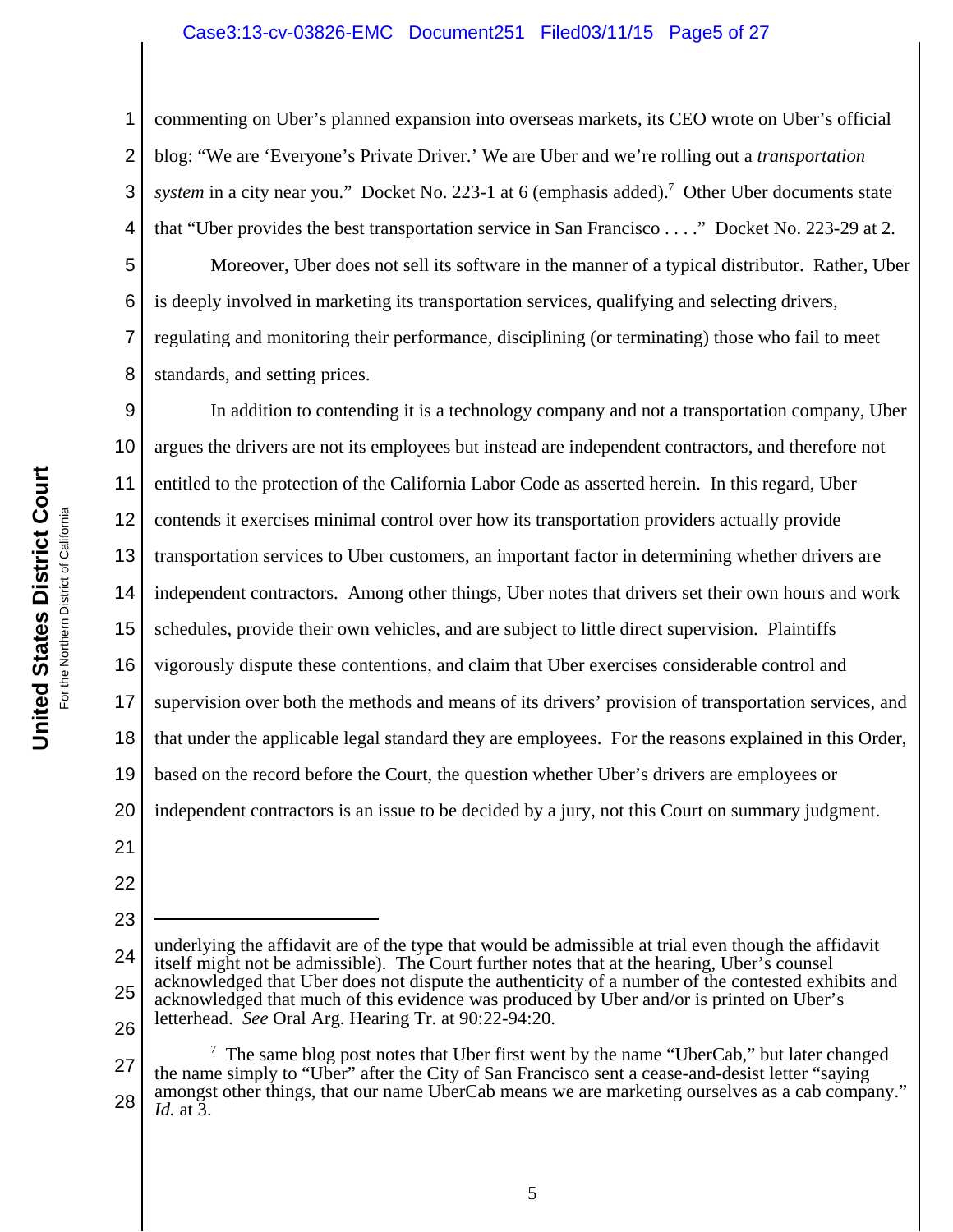#### **II. DISCUSSION**

### A. Applicable Legal Standards

### 1. Summary Judgment Standard

4 5 6 7 8 9 This Court may only grant summary judgment in favor of Uber if "there is no genuine dispute as to any material fact and the movant is entitled to judgment as a matter of law." *Alexander v. FedEx Ground Package Sys., Inc.*, 765 F.3d 981, 987 (9th Cir. 2014). That is, Uber is entitled to summary judgment only if, viewing the evidence in the light most favorable to the drivers, this Court necessarily must conclude that Plaintiffs are independent contractors as a matter of law. *See id.* at 988.

10

1

2

3

# 2. California's Test of Employment

11 12 13 14 15 16 17 18 19 20 21 22 23 24 The parties agree that determining whether Plaintiffs are employees or independent contractors is an analysis that proceeds in two stages. "First, under California law, once a plaintiff comes forward with evidence that he provided services for an employer, the employee has established a prima facie case that the relationship was one of employer/employee." *Narayan v. EGL, Inc.*, 616 F.3d 895, 900 (9th Cir. 2010) (citation omitted). "As the Supreme Court of California has held . . . the fact that one is performing work and labor for another is prima facie evidence of employment and such person is presumed to be a servant in the absence of evidence to the contrary." *Id.* at 901*.* (citation and internal quotation marks omitted) (internal modifications omitted). If the putative employee establishes a prima facie case (*i.e.*, shows they provided services to the putative employer), the burden then shifts to the employer to prove, if it can, that the "presumed employee was an independent contractor." *Id.* (citations omitted); *see also Yellow Cab Coop. Inc. v. Worker's Comp. Appeals Bd.*, 226 Cal. App. 3d 1288, 1294 (1991) (explaining that under California law there is "a presumption that a service provider is presumed to be an employee unless the principal affirmatively proves otherwise").

25 26 27 28 For the purpose of determining whether an employer can rebut a prima facie showing of employment, the Supreme Court's seminal opinion in *Borello* "enumerated a number of indicia of an employment relationship." *Narayan*, 616 F.3d at 901. The "most significant consideration" is the putative employer's "right to control work details." *S.G. Borello & Sons, Inc. v. Dep't of Indus.*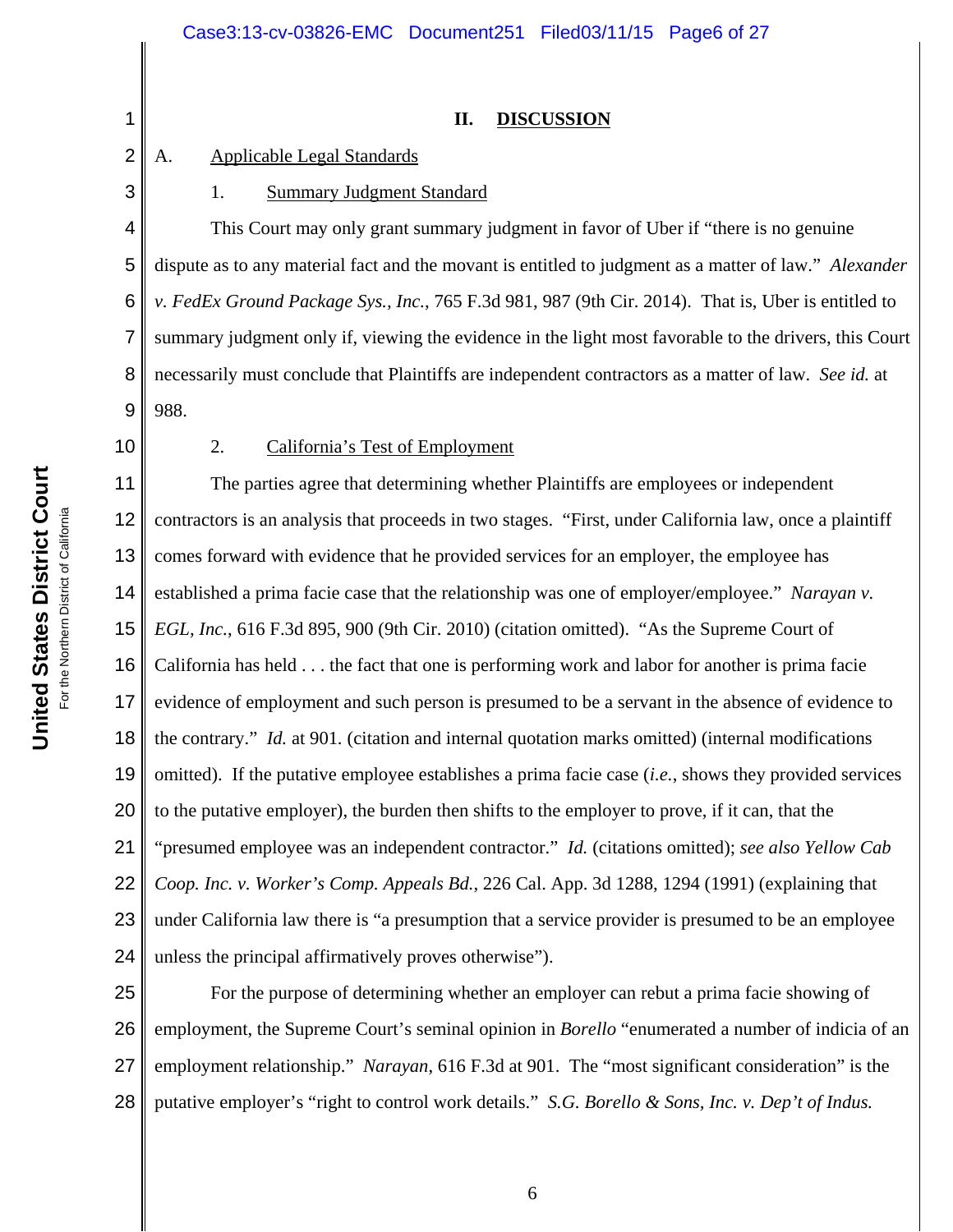## Case3:13-cv-03826-EMC Document251 Filed03/11/15 Page7 of 27

1 2 3 4 5 6 *Relations* (*Borello*), 48 Cal. 3d 341, 350 (1989). This right of control need not extend to every possible detail of the work. Rather, the relevant question is whether the entity retains "all *necessary* control" over the worker's performance. *Id.* at 357 (emphasis in original); *see also Air Couriers Int'l v. Emp't Dev. Dep't*, 150 Cal. App. 4th 923, 934 (2007) (explaining that "the fact that a certain amount of freedom is allowed or is inherent in the nature of the work involved" does not preclude a finding of employment status).

7 8 9 10 11 12 13 14 15 16 17 18 19 20 The Supreme Court has further emphasized that the pertinent question is "not how much control a hirer *exercises*, but how much control the hirer retains the *right* to exercise." *Ayala v. Antelope Valley Newspapers Inc.*, 59 Cal. 4th 522, 533 (2014) (citation omitted) (emphases in the original). When evaluating the extent of that control, the Supreme Court has stressed that an employer's "right to discharge at will, without cause" is "strong evidence in support of an employment relationship." *Borello*, 48 Cal. 3d at 350; *see also Ayala*, 59 Cal. 4th at 531 (characterizing the right to discharge without cause as "[p]erhaps the strongest evidence of the right to control"); *Narayan*, 616 F.3d at 900 (characterizing the right to discharge at will as the "most important" factor for determining whether an employment relationship exists). This is because the "power of the principal to terminate the services of the agent [without cause] gives him the means of controlling the agent's activities."<sup>8</sup> *Ayala*, 59 Cal. 4th at 531 (citations omitted). The putative employer's right to control work details is not the only relevant factor, however, and the control test cannot be "applied rigidly and in isolation." *Borello*, 48 Cal. 3d at 350. Thus, the Supreme Court has also embraced a number of "secondary indicia" that are relevant to the

21 employee/independent contractor determination. *Id.* These additional factors include:

> (a) whether the one performing services is engaged in a distinct occupation or business; (b) the kind of occupation, with reference to whether, in the locality, the work is usually done under the direction of the principal or by a specialist without supervision; (c) the skill required in the particular occupation; (d) whether the principal or the worker supplies the instrumentalities, tools, and the place of work for the person doing the work; (e) the length of time for which the

22

23

24

25

26

<sup>27</sup> 28 <sup>8</sup> The Supreme Court noted that the "worker's corresponding right to leave is similarly relevant: 'An employee may quit, but an independent contractor is legally obligated to complete his contract.'" *Ayala*, 59 Cal. 4th at 531 n. 2 (quoting *Perguica v. Indus. Accident Comm'n*, 29 Cal. 2d 857 (1947)).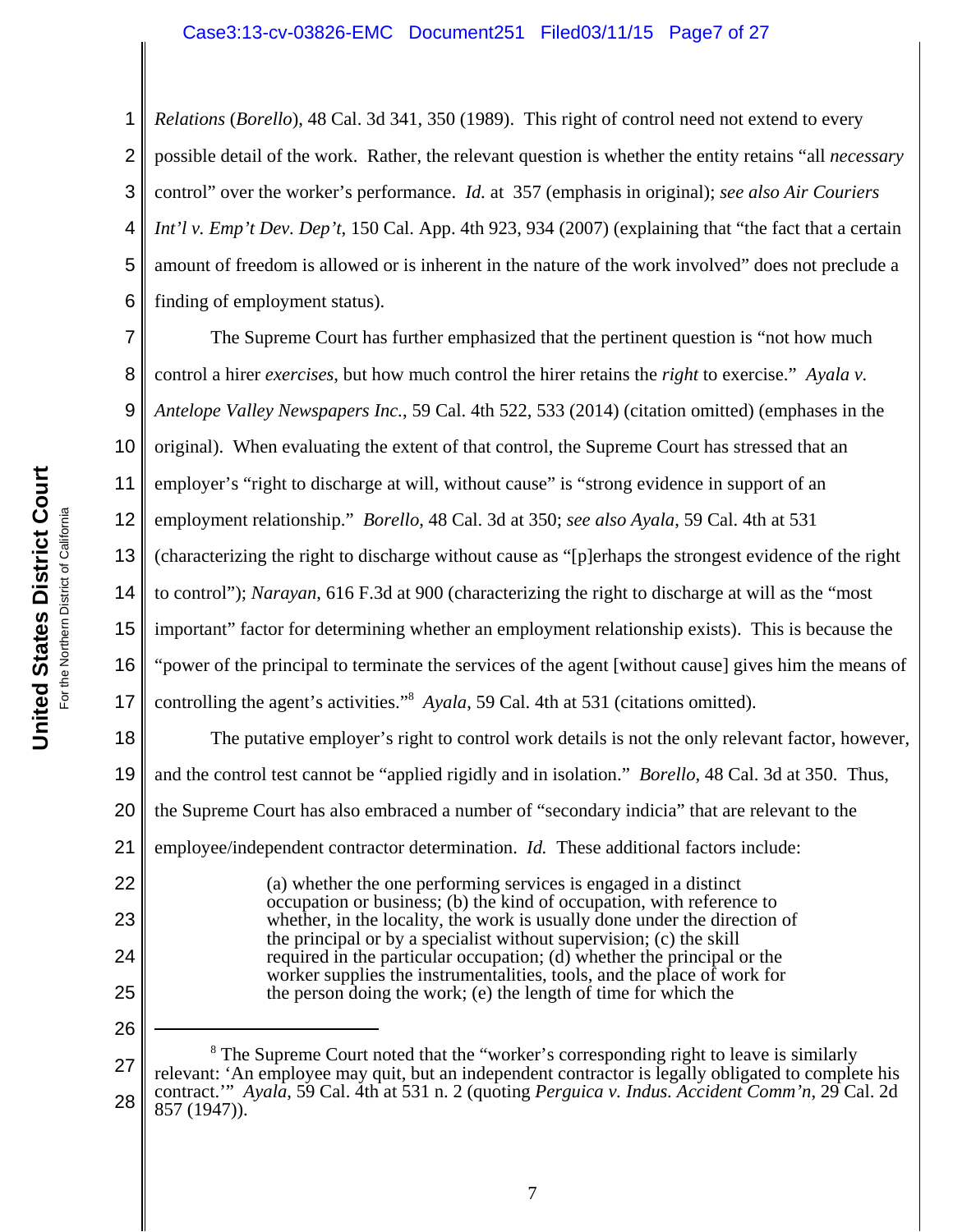services are to be performed; (f) the method of payment, whether by the time or by the job; (g) whether or not the work is a part of the regular business of the principal; and (h) whether or not the parties believe they are creating the relationship of employer-employee.

4 5 6 7 *Id.* at 351. *Borello* also "approvingly cited" five additional factors (some overlapping or closely related to those outlined immediately above) for evaluating a potential employment relationship. *Narayan*, 616 F.3d at 900. These additional factors include:

(1) the alleged employee's opportunity for profit or loss depending on his managerial skill; (2) the alleged employee's investment in equipment or materials required for his task, or his employment of helpers; (3) whether the service rendered requires a special skill; (4) the degree of permanence of the working relationship; and (5) whether the service rendered is an integral part of the alleged employer's business.

11 *Borello*, 48 Cal. 3d at 355. While the Supreme Court explained that all thirteen of the above

12 "secondary indicia" are helpful in determining a hiree's employment status, it noted that "the

13 individual factors cannot be applied mechanically as separate tests; they are intertwined and their

14 weight depends on particular combinations." *Id.* at 351. Moreover, the Court made it "clear that the

15 label placed by the parties on their relationship is not dispositive, and subterfuges are not

16 countenanced." *Alexander*, 765 F.3d at 989 (quoting *Borello*, 48 Cal. 3d at 349) (internal

17 modifications omitted). Thus, as the Ninth Circuit explained in *Narayan*, the fact-finder must

18 "assess and weigh all of the incidents of the relationship with the understanding that no one factor is

19 decisive, and that it is the rare case where the various factors will point with unanimity in one

20 direction or the other." *Narayan*, 616 F.3d at 901 (citation omitted).

21 22 23 24 25 26 27 28 Indeed, this Court's extensive survey of the caselaw confirms that no one *Borello* factor is dispositive when analyzing employee/independent contractor status. For instance, in *Mission Ins. Co. v. Workers' Comp. Appeals Bd.*, the Court of Appeal reversed a determination made by the Workers' Compensation Appeals Board that an individual was an employee of his putative employer. 123 Cal. App. 3d 211, 213 (1981). The Court of Appeal held instead that the individual was an independent contractor as a matter of law. *Id.* at 219. One piece of evidence the Court of Appeal relied on in reaching this conclusion was that whereas a "regular employee applicant worked a normal eight-hour shift," plaintiff "did not work any specific hours." *Id.* at 216. But the same was

1

2

3

8

9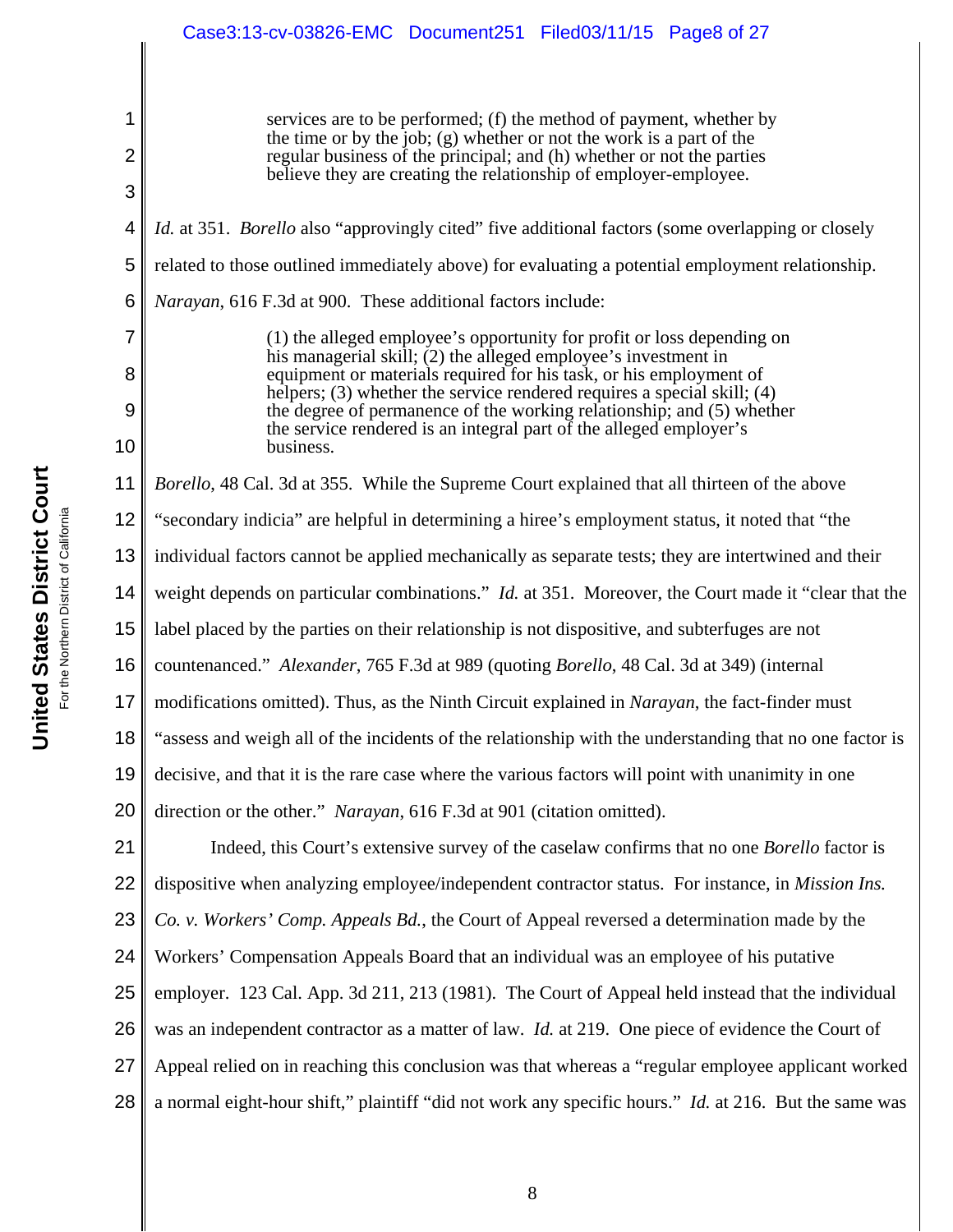### Case3:13-cv-03826-EMC Document251 Filed03/11/15 Page9 of 27

1 2 3 4 5 6 7 true of the putative employee in a later case, where the Court of Appeal determined that an employment relationship did exist as a matter of law. *See Air Couriers Int'l*, 150 Cal. App. 4th at 926 (package delivery drivers were employees of their courier company as a matter of law even though "individual drivers determined their own schedules and decided when and how long to work"); *see also JKH Enterprises, Inc. v. Dep't of Indus. Relations*, 142 Cal. App. 4th 1046, 1052 (2006) (holding that delivery drivers were employees of courier service, despite the fact that "drivers set their own schedules").

8 9 10 11 12 13 14 15 16 17 18 19 20 21 The flexibility (and variability) of the *Borello* test can further be demonstrated by comparing *Mission* with *Alexander*. In *Mission*, the Court of Appeal found the putative employee was an independent contractor despite the fact that he was required to wear a uniform displaying his putative employer's insignia. *Mission Ins. Co.*, 123 Cal. App. 3d at 217. Yet, the same fact supported a conclusion in *Alexander* that plaintiffs were FedEx's employees as a matter of law. *Alexander*, 765 F.3d at 987 (noting that the fact that drivers were required to "wear a FedEx uniform" supported finding of employee status) (internal quotation marks omitted). And while in *Mission*, the Court of Appeal found independent contractor status at least in part because the putative employee used his own personal vehicle while on the job, 123 Cal. App. 3d at 216, the same fact has proved not to be dispositive in *Alexander* and in numerous other California cases where an employment relationship was found. *See Alexander*, 765 F.3d at 986 ("FedEx requires its drivers to provide their own vehicles"); *Air Couriers Int'l*, 150 Cal. App. 4th at 927 ("Drivers supplied their own vehicles . . . when delivering for [defendant]"); *JKH Enterprises, Inc.*, 142 Cal. App. 4th at 1051 ("All drivers . . . use their own vehicles to make the deliveries.").

22 23 24 25 26 Put simply, the cases bear out the Supreme Court's exhortation that the weight given to the *Borello* factors "depends on [their] particular combinations." *Borello*, 48 Cal. 3d at 351. It is with these principles in mind that the Court now turns to the merits of Uber's summary judgment motion. B. The Plaintiffs Are Uber's Presumptive Employees Because They Provide a Service to Uber If Plaintiffs can establish that they provide a service to Uber, then a rebuttable presumption

27 28 arises that they are Uber's employees. *See Narayan*, 616 F.3d at 900; *Yellow Cab Coop.*, 226 Cal. App. 3d at 1294. Uber argues that the presumption of employment does not apply here because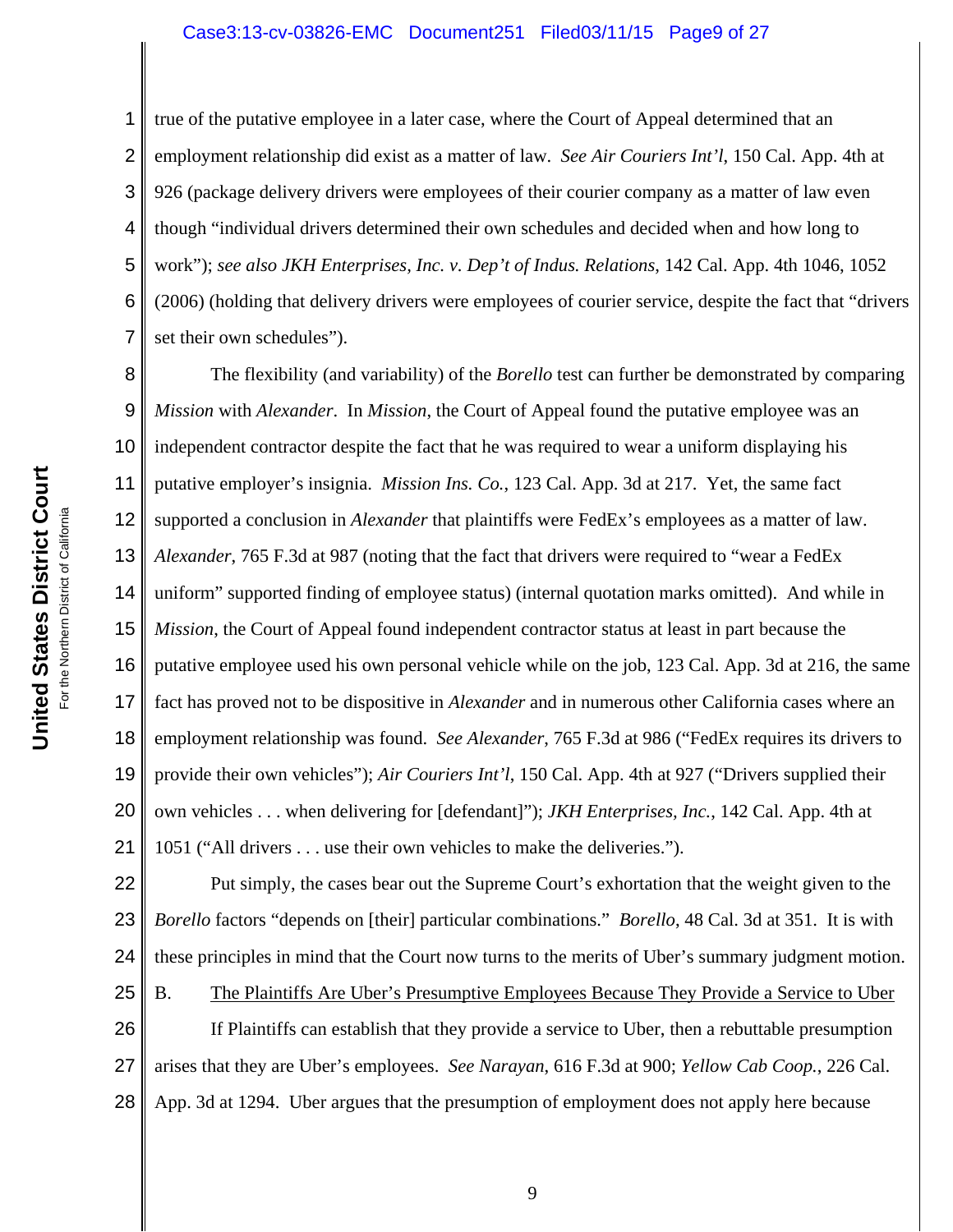#### Case3:13-cv-03826-EMC Document251 Filed03/11/15 Page10 of 27

1 2 3 4 5 6 7 8 Plaintiffs provide it no service. The central premise of this argument is Uber's contention that it is not a "transportation company," but instead is a pure "technology company" that merely generates "leads" for its transportation providers through its software. Using this semantic framing, Uber argues that Plaintiffs are simply its customers who buy dispatches that may or may not result in actual rides. In fact, Uber notes that its terms of service with riders specifically state that Uber is under no obligation to actually provide riders with rides at all.<sup>9</sup> Thus, Uber passes itself off as merely a technological intermediary between potential riders and potential drivers. This argument is fatally flawed in numerous respects.

9 10 11 12 13 14 15 16 17 18 19 20 21 First, Uber's self-definition as a mere "technology company" focuses exclusively on the mechanics of its platform (*i.e.*, the use of internet enabled smartphones and software applications) rather than on the substance of what Uber actually *does* (*i.e.*, enable customers to book and receive rides). This is an unduly narrow frame.<sup>10</sup> Uber engineered a software method to connect drivers with passengers, but this is merely one instrumentality used in the context of its larger business. Uber does not simply sell software; it sells rides. Uber is no more a "technology company" than Yellow Cab is a "technology company" because it uses CB radios to dispatch taxi cabs, John Deere is a "technology company" because it uses computers and robots to manufacture lawn mowers, or Domino Sugar is a "technology company" because it uses modern irrigation techniques to grow its sugar cane. Indeed, very few (if any) firms are *not* technology companies if one focuses solely on *how* they create or distribute their products. If, however, the focus is on the substance of what the firm actually does (*e.g.*, sells cab rides, lawn mowers, or sugar), it is clear that Uber is most certainly a transportation company, albeit a technologically sophisticated one. In fact, as noted above, Uber's

<sup>23</sup> 24 25 26 <sup>9</sup> The fact that Uber's Terms of Service apparently disclaim any actual obligation to provide its passengers with transportation services would likely come as a surprise to those numerous riders who successfully use Uber to obtain such services. In any event, Uber has presented no evidence that it actually fails to pair its riders with a driver on a regular basis, or that drivers pay it for leads even when those leads do not result in actual rides. At least on this last point, the evidence is clearly the opposite: Uber is only paid when a "lead" results in a completed ride.

<sup>27</sup> 28  $10$  Indeed, Uber's own documents show that it characterizes itself as a transportation company, transportation network, or on-demand car service. *See, e.g.*, Docket No. 223-1 at 6; Docket No. 223-29 at 2. The Court further notes with interest that the California Public Utilities Commission has classified Uber as a "transportation network company." *See* Docket No. 223-11.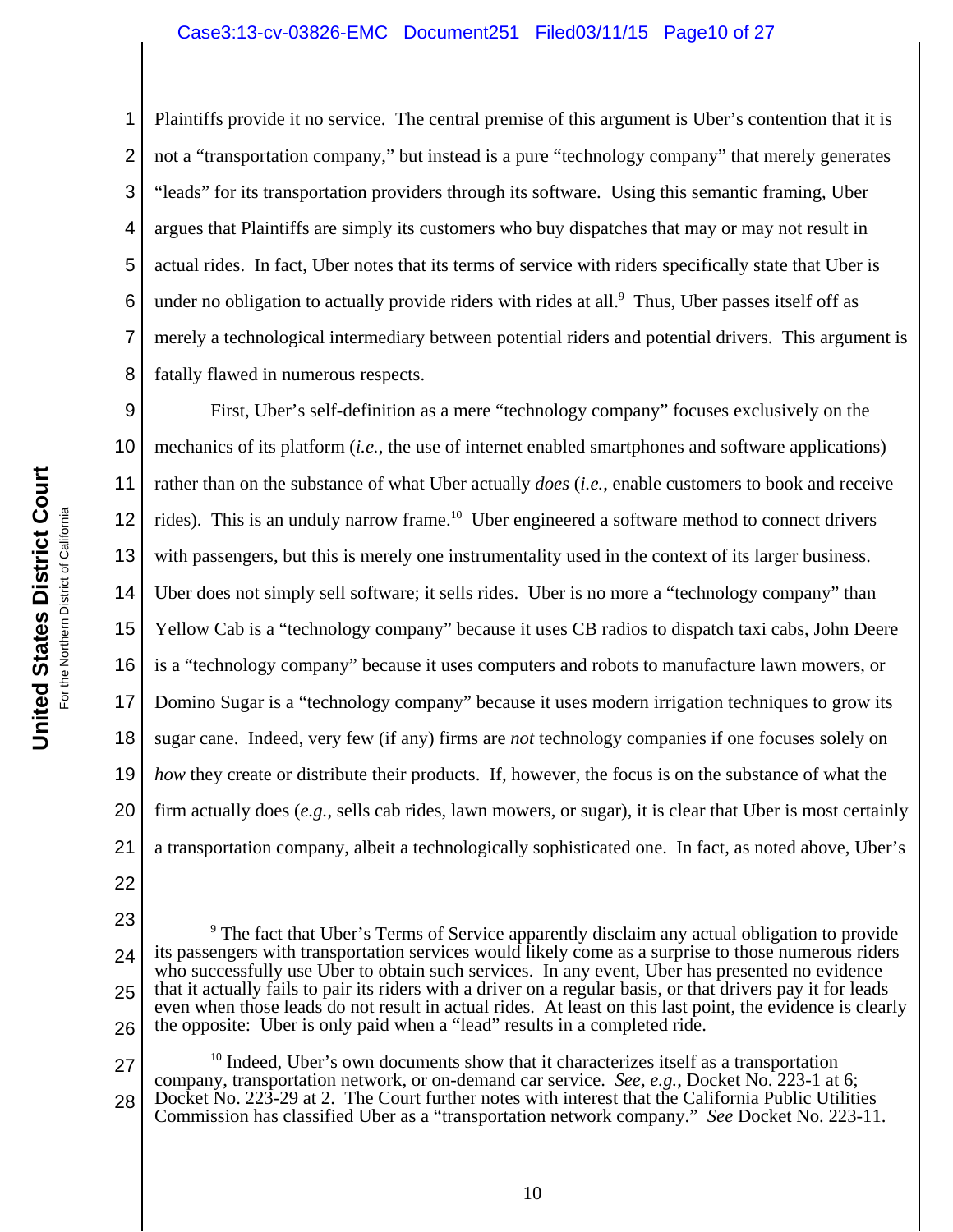#### Case3:13-cv-03826-EMC Document251 Filed03/11/15 Page11 of 27

1 2 3 own marketing bears this out, referring to Uber as "Everyone's Private Driver," and describing Uber as a "transportation system" and the "best transportation service in San Francisco." *See* Docket No. 223-1 at 6; Docket No. 223-29 at 2.

4 5 6 7 8 9 10 11 12 13 14 15 16 17 Even more fundamentally, it is obvious drivers perform a service for Uber because Uber simply would not be a viable business entity without its drivers.<sup>11</sup> *See Yellow Cab Coop.*, 226 Cal. App. 3d at 1293-1294 (holding that cab drivers provided service to cab company because "the enterprise could no more survive without [drivers] than it could without working cabs"); *see also JKH Enterprises*, 142 Cal. App. 4th at 1054 (finding that delivery drivers were employees of courier service as a matter of law in part because "the worker's duties are an integral part of the operation," and "their work is the basis for [defendant's] business"). Uber's revenues do not depend on the distribution of its software, but on the generation of rides by its drivers. As noted above, Uber bills its riders directly for the entire amount of the fare charged – a fare amount that is set by Uber without any input from the drivers. *See* Coleman Depo. Tr. at 165:2-21; 187:20-188:16; Docket No. 223-38. Uber then pays its drivers eighty percent of the fare it charges the rider, while keeping the remaining twenty percent of the fare as its own "service fee." *See, e.g.*, Service Agreement at 4; Colopy Depo Tr. at 128:15-19; Docket No. 223-62. Put simply, the contracts confirm that Uber *only* makes money if its drivers actually transport passengers.

18 19 20 21 22 23 24 25 Furthermore, Uber not only depends on drivers' provision of transportation services to obtain revenue, it exercises significant control over the amount of any revenue it earns: Uber sets the fares it charges riders unilaterally. *See* Coleman Depo. Tr. 165:2-21; 167:21-168:21; Docket No. 223-62. The record also shows that Uber claims a "proprietary interest" in its riders, which further demonstrates that Uber acts as more than a mere passive intermediary between riders and drivers. For instance, Uber prohibits its drivers from answering rider queries about booking future rides outside the Uber app, or otherwise "soliciting" rides from Uber riders. *See, e.g.*, Handbook at 7

26

27 28  $11$  While Uber's lawyers refuse to admit this fact, at least one Uber General Manager appears to have recognized as much in an Uber training video presented to its drivers: "It's pretty clear to all of us [at Uber] that without what you guys do every week and every day we wouldn't have a company. We are not out there. You guys are out there and you guys are the best at what you do." Docket No. 223-14.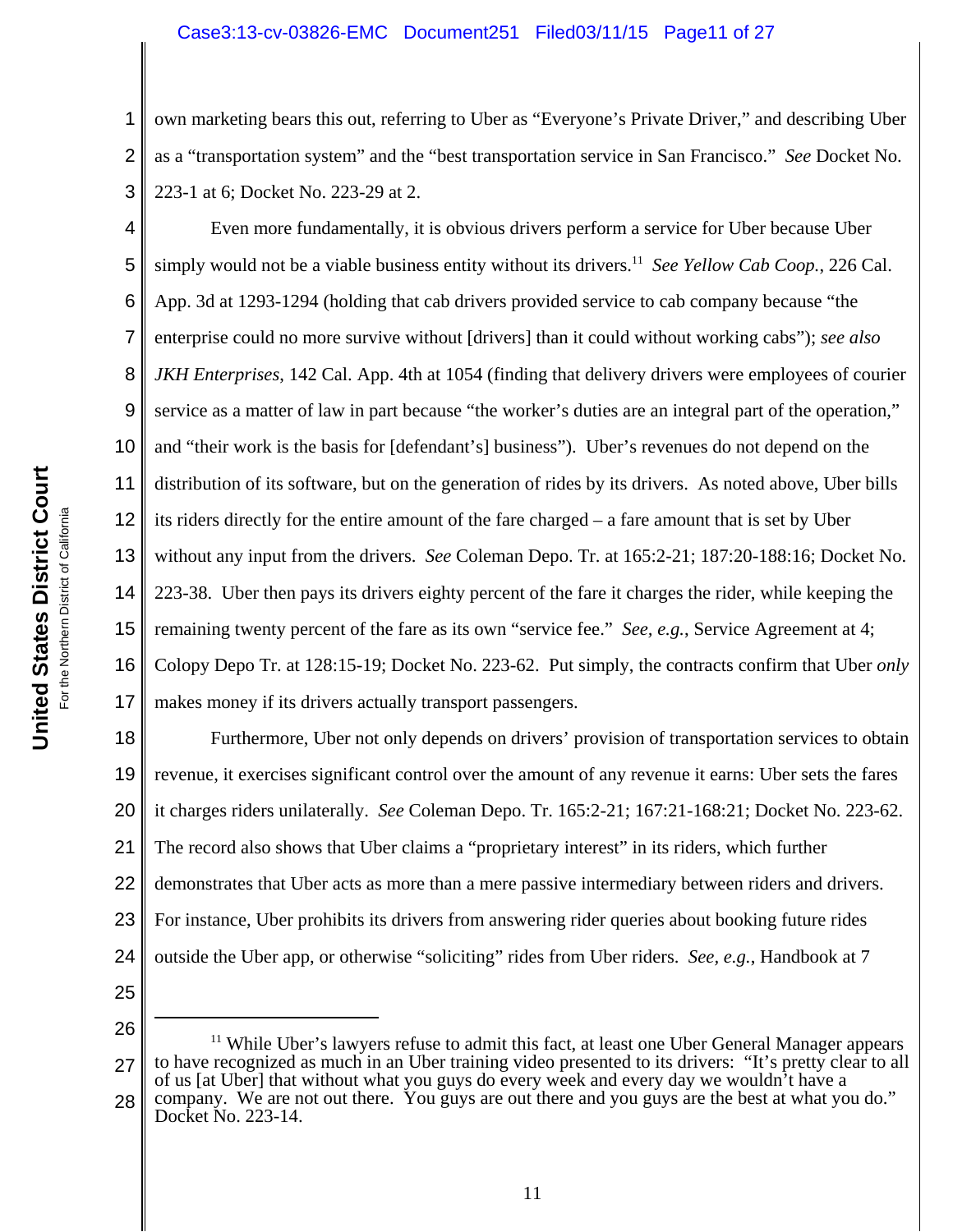#### Case3:13-cv-03826-EMC Document251 Filed03/11/15 Page12 of 27

1

2 3 4 5 6 7 (providing that actively soliciting business from a current Uber client is categorized as a "Zero Tolerance" event that "may result in immediate suspension from the Uber network." By contrast, "passive client solicitation (*e.g.*, business cards or branded equipment in backseat)" is categorized as a "Major" issue that Uber "takes very seriously and will take action if you receive more than one in every 180 trips"); Onboarding Script at 10 (stating that if a rider specifically asks drivers about "arranging pickups, tell them to reach out to Uber"); Docket No. 223-13 at 6 (stating that riders cannot request specific Uber drivers).

8 9 10 11 12 13 14 15 16 17 18 19 20 21 22 23 24 25 As further indicia of its role as a transportation company rather than a software provider, Uber exercises substantial control over the qualification and selection of its drivers. Before becoming "partners" with Uber, aspiring drivers must first complete Uber's application process, including a background check, city knowledge exam, vehicle inspection, and personal interview. *See generally* Docket No. 223-20; Docket No. 223-28. In an internal document titled "SF Hiring Freeze & Quality Push," Uber stresses that these screening measures are important because "Uber provides the best transportation service . . . and to keep it this way, we will be taking some major steps to improve both driver and vehicle quality on the Uber system." Docket No. 223-29 at 2. In another document, Uber notes that background checks are important because it only wants "to partner with the safest drivers." Docket No. 223-28 at 3.<sup>12</sup> And Uber documents further reveal that Uber regularly terminates the accounts of drivers who do not perform up to Uber's standards. *See, e.g.*, Docket No. 223-29 at 2 ("We will be deactivating Uber accounts regularly of drivers who are in the bottom 5% of all Uber drivers and not performing up to the highest standards . . . . We believe that the removal of underperforming drivers will lead to more opportunities for our best drivers."); Docket No. 238-2 (spreadsheet listing terminated driver accounts and reasons for termination); Docket No. 238-3 (email from "Uber SF Community Manager" instructing fellow Uber employer to "[g]et rid of this guy. We need to make some serious cuts of guys below 4.5"); Docket No. 238-5

<sup>27</sup> 28 <sup>12</sup> *See also* Docket No. 238-1 (email to Uber driver permanently terminating her account for allowing others to drive under her user name, a behavior Uber described as "not an acceptable practice, as all of our drivers must go through the application process for safety reasons").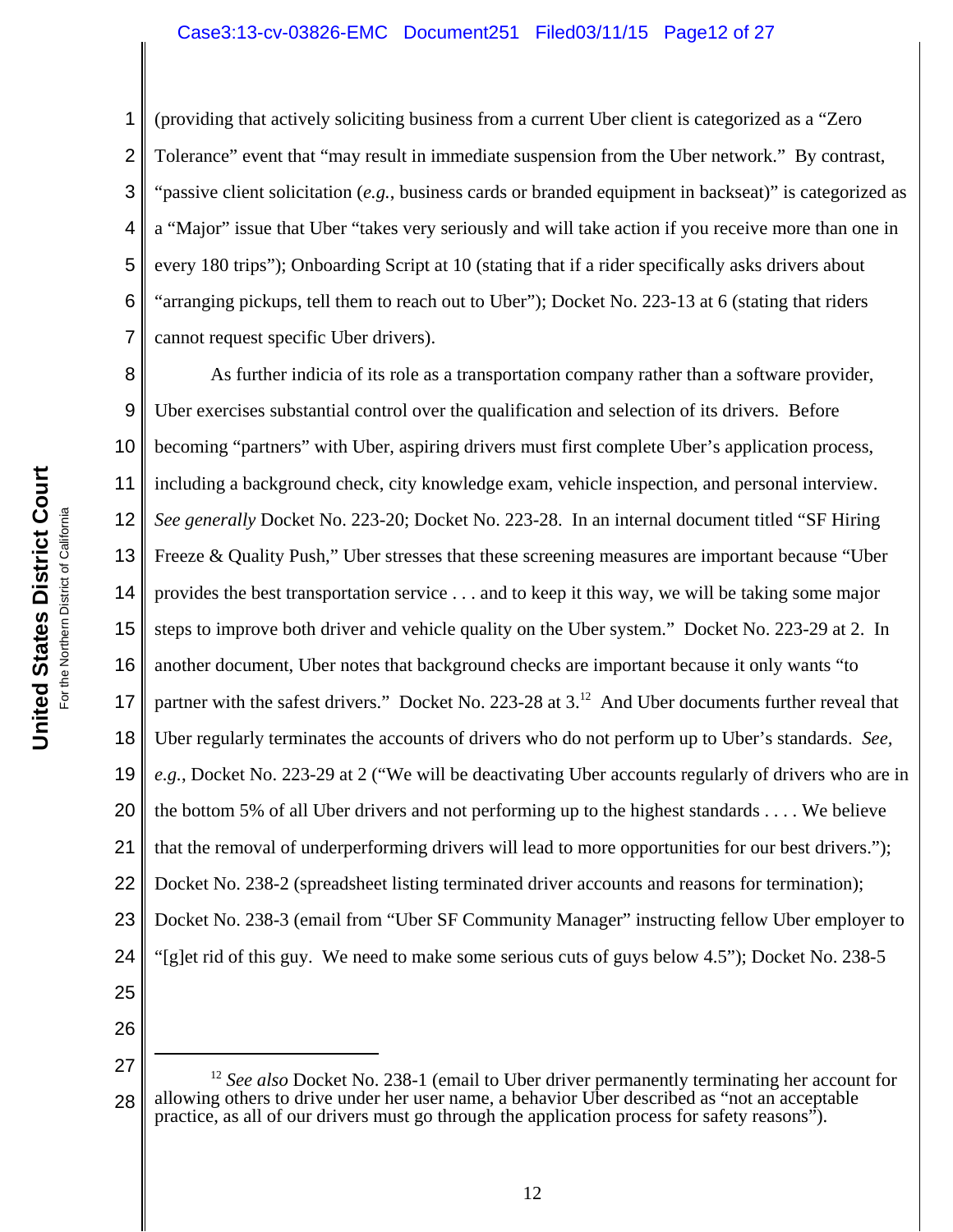### Case3:13-cv-03826-EMC Document251 Filed03/11/15 Page13 of 27

1 2 (email terminating underperforming Uber driver because business was "slower than normal and we have too many drivers  $\dots$  [so] we have to look for accounts to deactivate").

3 4 5 6 7 8 9 10 11 12 13 14 15 16 Although the Court's conclusion based on the record facts can likely stand on logic and common sense alone, the case law makes abundantly clear that the drivers are Uber's presumptive employees. In *Yellow Cab Cooperative*, a cab company argued, like Uber here, that its drivers were not its employees because they did not provide any service to the cab company. *Yellow Cab Coop.*, 226 Cal. App. 3d at 1292-1294. The company's principal argument, like Uber's, was that it was only in the business of collecting fees from its drivers – specifically a flat \$56 fee-per-shift for the use of a cab and provision of "leads" through its radio dispatch service. Notably, (and unlike Uber) Yellow did not share in any of the actual fares a driver received. *Id.* at 1291. Thus, if a Yellow driver never provided any rides during a shift or actually used any of Yellow's "leads," Yellow would receive the same \$56 lease payment regardless. *Id.* Based on these facts, the Court of Appeal flatly rejected Yellow's argument that the drivers did not provide it a service, finding that Yellow's actual "enterprise consists of operating a fleet of cabs for public carriage. The drivers, as active instruments of that enterprise, provide an indispensable 'service' to Yellow; the enterprise could no more survive without them than it could without working cabs."13 *Id.*

17 18 19 20 21 22 The reasoning of *Yellow Cab Cooperative* applies even more forcefully here. Unlike Yellow Cab, which received a flat fee and did not share in its drivers' fares, Uber only receives its fees if a driver successfully transports an Uber "lead" to some destination. Moreover, the precise amount of this fee is set by Uber, without negotiation or input from the drivers. Under such circumstances, it strains credulity to argue that Uber is not a "transportation company" or otherwise is not in the transportation business; it strains credulity even further to argue that Uber drivers do not provide

- 23
- 24

25 26 27  $13$  At oral argument, counsel for Uber asked the Court to consider a number of analogies and hypotheticals he claimed demonstrate that Uber receives no service from its drivers. For example, Uber's counsel likened Uber to a recruiter that serves as an intermediary between potential job seekers and potential employers. Oral Arg. Tr. at 44:19-47:8. According to Uber, such a recruiter does not receive a service from either the candidates or the employers, despite the fact that the recruiter only gets paid if she successfully places a candidate. This analogy is inapt. Uber not only unilaterally qualifies and selects its drivers, it maintains an ongoing relationship and exercises supervision over their performance. Uber's success depends upon the quality of its drivers' ongoing

28 performance. In contrast, recruiters engage in a one-time transaction and do not supervise the clients it places; nor does the recruiter's income depend on the ongoing performance of those clients.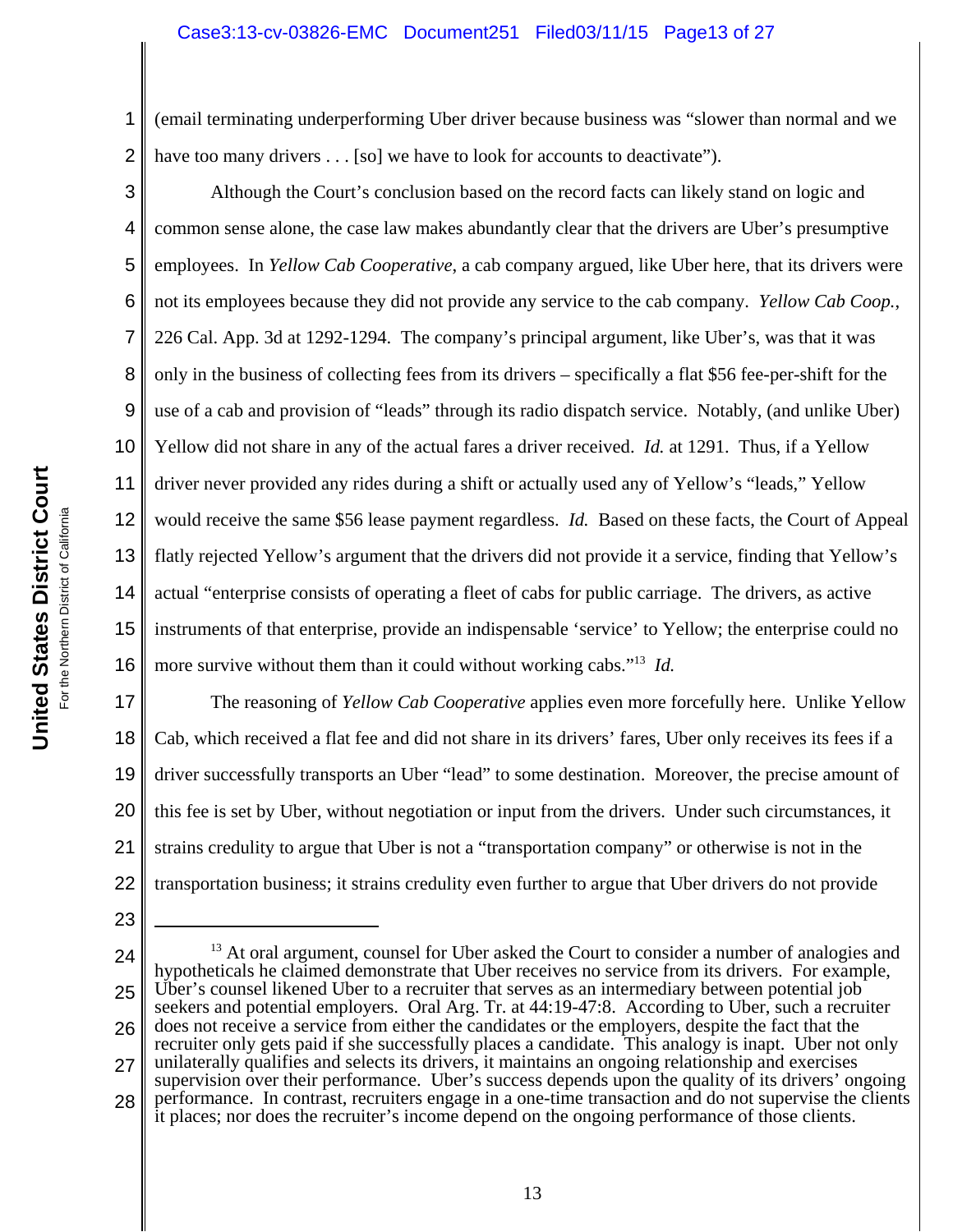#### Case3:13-cv-03826-EMC Document251 Filed03/11/15 Page14 of 27

2 3 4 Uber a valuable service. Like the cab drivers in *Yellow Cab Cooperative*, Uber's drivers provide an "indispensable service" to Uber, and the firm "could no more survive without them" than it could without a working smartphone app. Or, put more colloquially, Uber could not be "Everyone's Private Driver" without the drivers.

5 6 7 8 9 10 11 12 13 14 15 16 Uber cites two cases in support of its contention that it receives no services from its drivers, but neither case is on-point.<sup>14</sup> In *Kubinec v. Top Cab Dispatch, Inc.*, a Massachusetts trial judge concluded (in an unpublished order applying Massachusetts law) that a taxi driver was not the employee of his radio dispatch service, Top Cab. 2014 WL 3817016, at \*9 (Super Ct. Mass. June 25, 2014). Importantly, the court stressed that the \$25 weekly fee Top Cab received from Kubinec was the same "regardless of whether Kubinec had his cab on the road twenty-four hours a day . . . or left it parked in his driveway." *Id.* Unlike Uber, Top Cab received "no income" from any dispatches it provided, its members were not required to accept any dispatch assigned, and the dispatches accepted constituted only "9.95% of all fares driven by Top Cab members in 2010." *Id.* at \*10-11. Top Cab "received only the same [\$25] weekly payment from its members regardless of whether the dispatches were accepted or passengers simply hailed member cabs from the street." *Id*.

17 18 19 20 21 22 Without belaboring the multitude of differences between this case and *Kubinec*, the Court notes that Uber does not receive a flat fee from its drivers in exchange for an unlimited number of "leads" or dispatches. Rather, Uber receives a percentage of each and every fare its drivers labor to earn – a fact that, as indicated above, makes it clear that Uber receives a (very lucrative) service from its drivers and depends on its drivers' performance of services for its revenues. *Kubinec* is thus completely distinguishable from the facts in this case.

23

1

24 25 26 27 28  $14$  Uber also cites to a decision rendered by a California Labor Commission Hearing Officer finding that an Uber driver was not an employee of Uber because Uber's "business was engaged in technology and not in the transportation industry," and thus the "services Plaintiff provided were not part of the business operated by the Defendant." Docket No. 213-7 at 5. Uber cites no case law suggesting this Court owes the Hearing Officer's conclusion any deference, and his conclusion appears to warrant none. On the merits, the decision (which contains only one paragraph of analysis) is plainly wrong. One cannot necessarily blame the Hearing Officer for reaching the wrong conclusion, however: while Uber was represented at the hearing, Plaintiff appeared *pro se*. *Id.*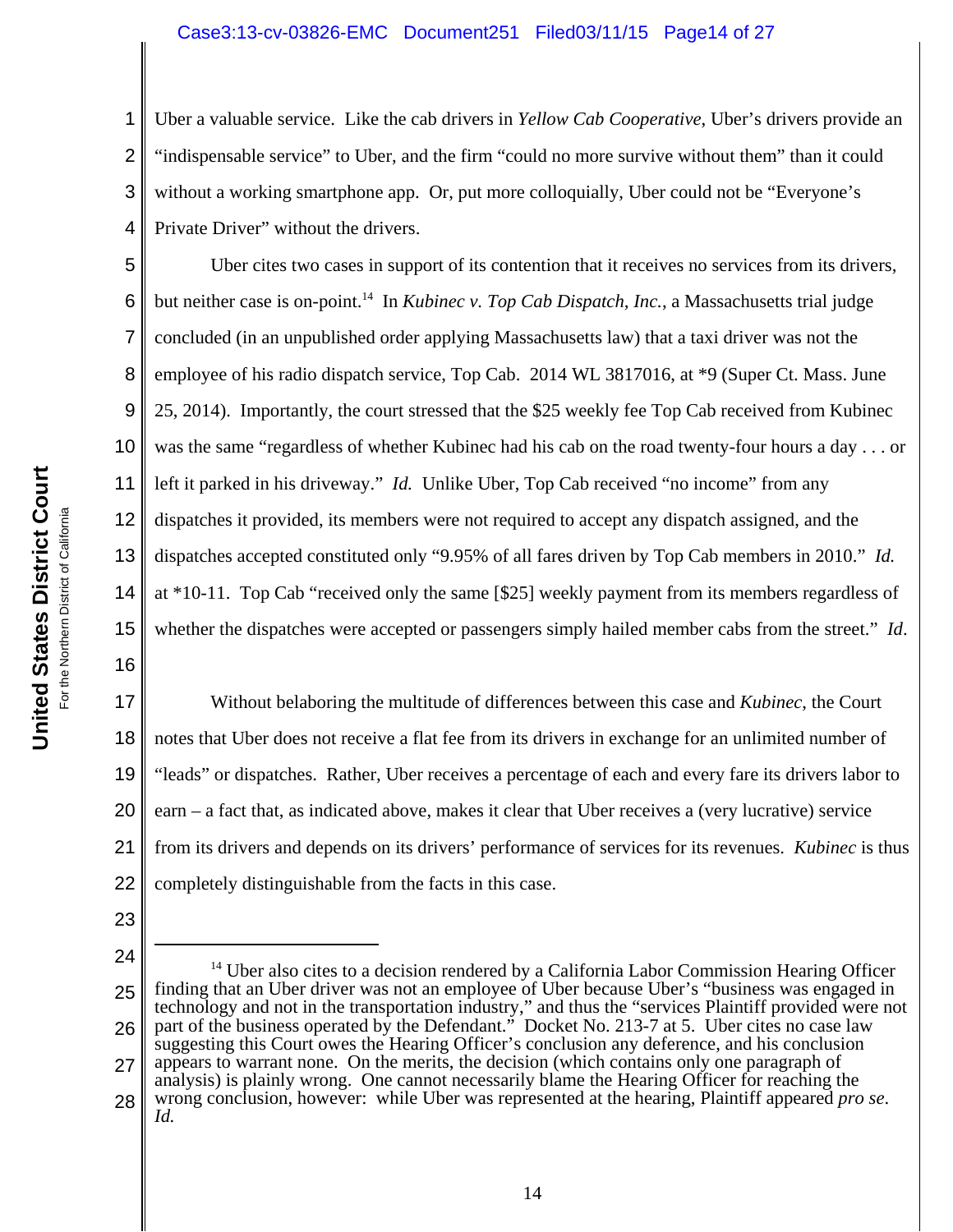### Case3:13-cv-03826-EMC Document251 Filed03/11/15 Page15 of 27

1 2 3 4 5 6 7 8 9 10 11 12 13 14 15 16 17 18 19 20 Uber's second case, *Callahan v. City of Chicago*, -- F. Supp. 3d --, 2015 WL 394021 (N.D. Ill. Jan 23, 2015), is equally inapposite to the issues here. In *Callahan*, a Chicago taxicab driver sued the City of Chicago arguing that the City was her employer under the Fair Labor Standards Act. *Id.* at \*1. According to the district court, the "critical question" in determining the viability of the driver's claims was "whether the 'business' to which Callahan renders service is, in fact, the City's business." *Callahan*, 2015 WL 394021, at \*8. Callahan, the court noted, "is a taxicab driver; the service she provides is therefore the transportation of passengers by taxicab . . . ." *Id.* But while recognizing that the City "controls to quite a significant extent the operation of taxicabs in Chicago" by way of extensive regulation, the court (unsurprisingly) concluded that "controlling or regulating how taxicabs are operated is not the same as providing, or undertaking to provide, transportation by taxicab. The City does not perform the latter role." *Id.* While this Court will not exhaustively list the ways a private corporation like Uber differs from a municipality like the City of Chicago, the Court notes one obvious difference – Uber derives profits from providing transportation services, whereas the City does not.<sup>15</sup> Moreover, among other facts, Uber markets itself as "Everyone's Private Driver;" Chicago does not. As the district judge in *Callahan* correctly noted, "the collection of taxes, fees, or revenue by a government entity does not make the regulated industry the business of that government." *Id.* at \*9. Uber's collection of fees from its drivers, however, and its deep involvement in prescribing the qualifications of its drivers and the quality of their service, as well as its representations to the public that it is a provider of transportation services ("Everyone's Private Driver"), *does* indicate that transportation is its business.

21 22 This Court holds, as a matter of law, that Uber's drivers render service to Uber, and thus are Uber's presumptive employees.<sup>16</sup>

- 23
- 24

26

<sup>15</sup> Uber ironically argues in one breath that Uber is sufficiently analogous to a government regulator to come under the holding of *Callahan*, while in another breath argues that Uber exercises so little control over its drivers that no reasonable jury could find that they are Uber's employees.

<sup>25</sup>

<sup>27</sup> 28  $16$  The Court holds below that the ultimate question of whether a hiree should be classified as an employee or independent contractor is one that must typically be decided by a jury. The Court need not definitively decide whether the threshold question of whether a hiree performs a service for her putative employer is similarly a question typically reserved for jury resolution (as opposed to resolution by the Court as a legal matter) because in this case the Court holds that no reasonable juror could conclude that Uber does not receive service from the Plaintiffs. *See Alexander*, 765 F.3d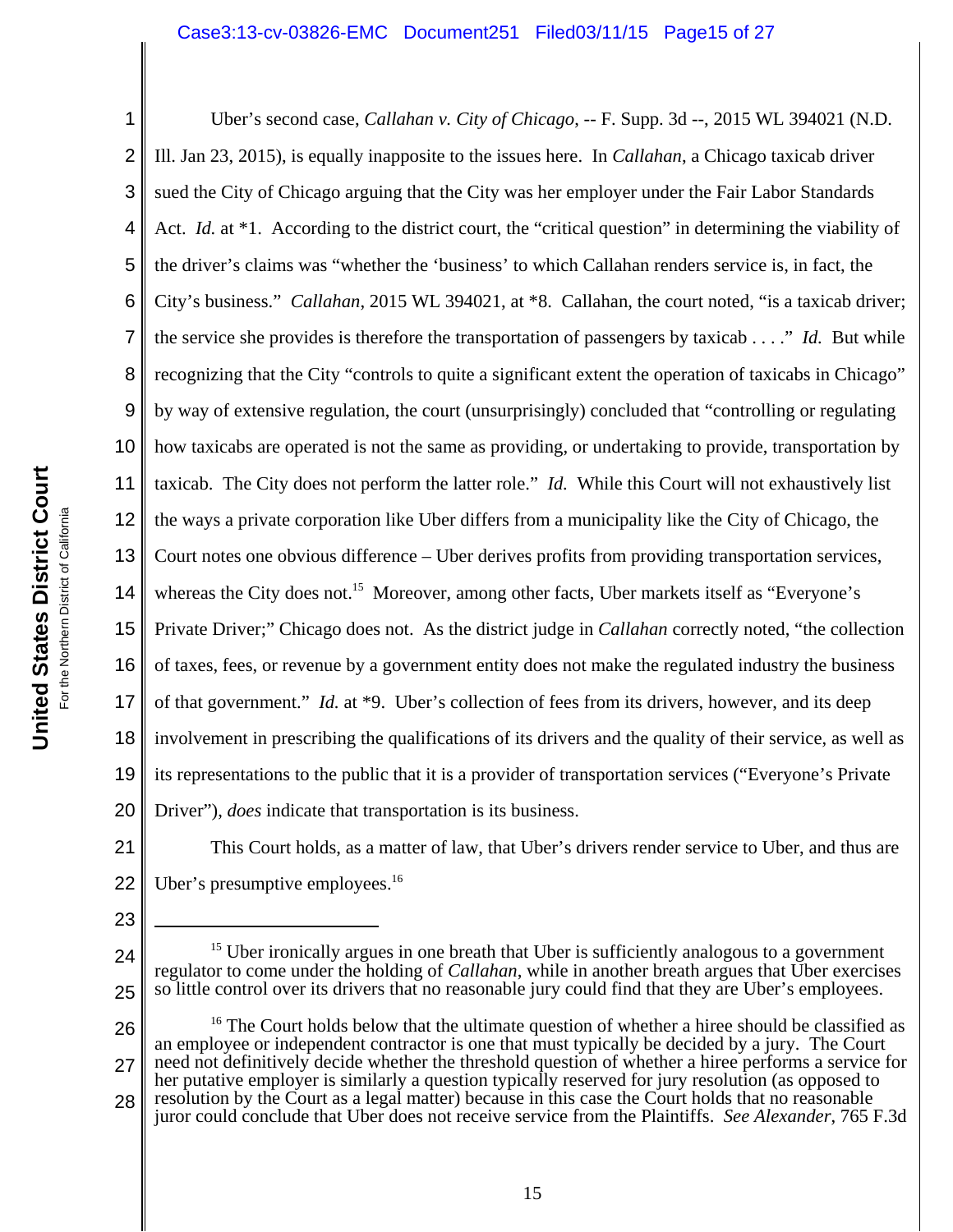C. Whether a Hiree is an Employee or Independent Contractor is a Mixed Question of Law and Fact Generally to be Decided by the Jury

Because the Court has determined that the Plaintiffs are Uber's presumptive employees, the burden now shifts to Uber to disprove an employment relationship. *Yellow Cab Coop.*, 226 Cal. App. 3d at 1294. As noted above, when determining under California law whether a putative employer can rebut a hiree's prima facie case of employment, the Court applies the multi-factor test laid out in the Supreme Court's decision in *Borello*. *Borello*, 48 Cal. 3d at 350.

8 9 10 11 12 13 14 15 16 17 18 19 Both parties suggest that the employee/independent contractor question is one of law for ultimate resolution by the Court. *See, e.g.*, Oral Arg. Tr. at 7:24-9:8. Both parties, however, are mistaken. According to the California Supreme Court, the "determination of employee or independent contractor status is one of fact if dependent upon resolution of disputed evidence or inferences." *Id.* at 349*.* This rule is consistent with long standing California Supreme Court precedent. *See Burlingham v. Gray*, 22 Cal. 2d 87, 100-101 (1943) (holding that the question of employee/independent contractor status "should have gone to the jury"). Only if the evidence is undisputed, and there is "but one inference [that] can reasonably be drawn from the evidence," *Burlingham*, 22 Cal. 2d at 100 (citation omitted), does the "question become[] one of law." *Borello*, 48 Cal. 3d at 349. This is no different from the general rule on summary judgment: when no reasonable jury could hold in favor of the non-moving party (because the evidence and evidentiary inferences are not disputed), courts must grant summary judgment.

20 21 22 23 24 25 26 While *Borello* and other California decisions sometimes refer to the question of employee/independent contractor status as one of fact, other California decisions recognize that the ultimate determination is more accurately described as a mixed question of law and fact. *See Hillen v. Indus. Acc. Comm'n*, 199 Cal. 577, 580 (1926) (holding that determination of employment relationship under California law involves questions "of mixed law and fact"); *Mission Ins. Co.*, 123 Cal. App. 3d at 219 (same); *Chapman v. Edwards*, 133 Cal. App. 72, 79 (Cal. 1933) (same); *see also Pullman-Standard v. Swint*, 456 U.S. 273, 289 n. 19 (1982) (defining a mixed question of law and

27 28

1

2

3

4

5

6

at 988 (summary adjudication is appropriate where the jury could return only one possible verdict).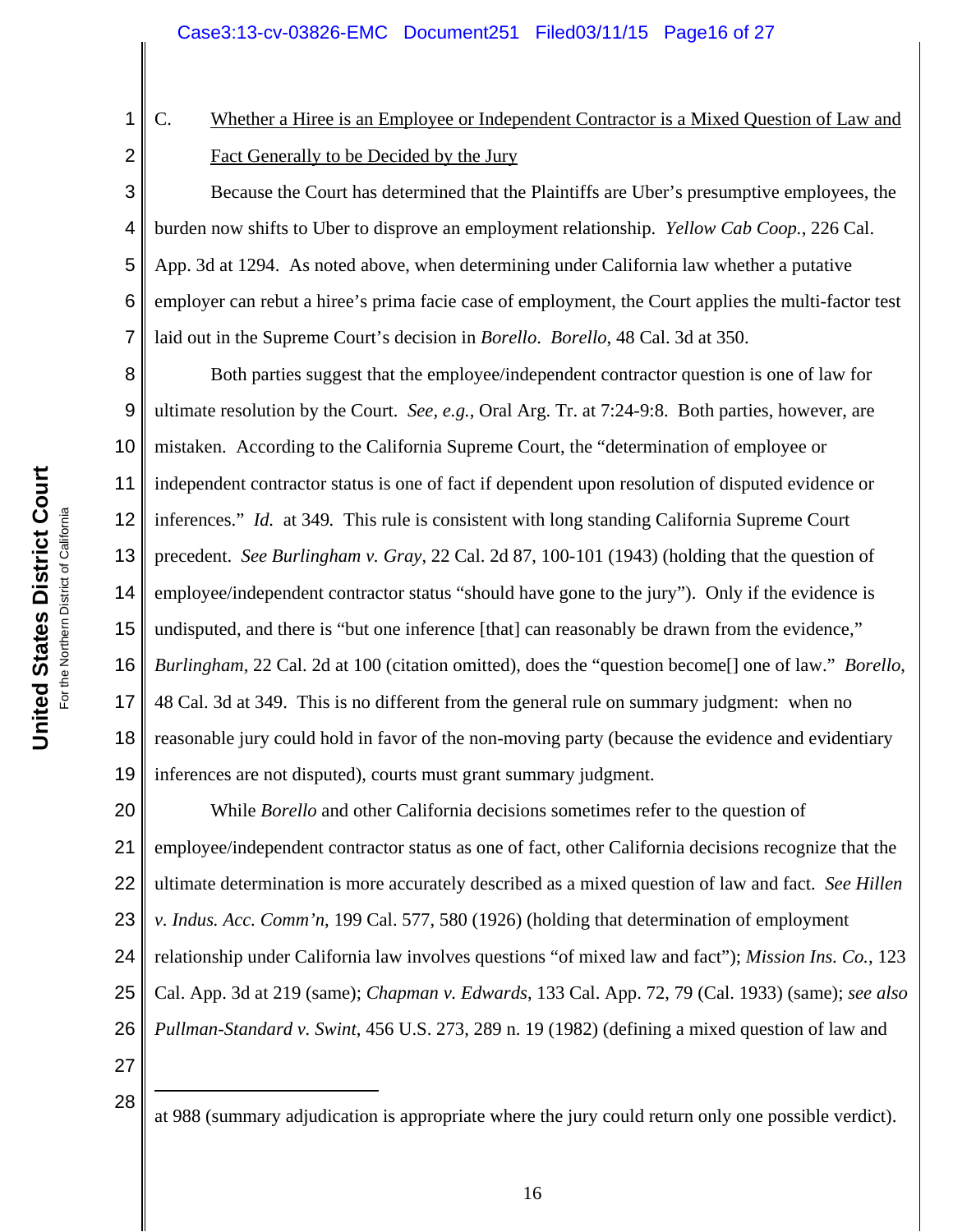### Case3:13-cv-03826-EMC Document251 Filed03/11/15 Page17 of 27

1 2 3 4 5 6 7 8 9 10 11 fact as one "in which the historical facts are admitted or established, the rule of law is undisputed, and the issue is whether the facts satisfy the statutory standard, or to put it another way, whether the rule of law as applied to the established facts is or is not violated"). Unless the facts are so clear that only one inference may reasonably be drawn, mixed questions of law and fact are for the jury. *See Hana Fin., Inc. v. Hana Bank*, -- U.S. --, 2015 WL 248559, at \*4 (2015) (question of "tacking" in trademark cases is typically for jury resolution because it presents a mixed question of law and fact); *see also S.E.C. v. Phan*, 500 F.3d 896, 908-909 (9th Cir. 2007) (recognizing that mixed questions of law and fact are typically left for the jury); *Delange v. Dutra Constr. Co., Inc.*, 183 F.3d 916, 919 (9th Cir. 1999) (same); *Del Monte Dunes at Monterey, Ltd. v. City of Monterey*, 95 F.3d 1422, 1428- 1429 (9th Cir. 1996) (same). California law governing employee/independent contractor status appears no different.

12 13 14 15 16 17 18 19 20 21 22 23 24 Indeed, a number of recent California and Ninth Circuit cases expressly held that the precise question of whether one is an employee versus independent contractor is generally a question of fact. For instance, in *Estrada v. FedEx Ground Package Sys., Inc.*, the Court of Appeal held that "[t]he determination (employee or independent contractor) is one of fact . . . ." 154 Cal. App. 4th 1, 11 (2007). Similarly in *Millsap v. Federal Express Corp.*, the Court of Appeal noted that "[w]hether a person is an employee or an independent contractor is ordinarily a question of fact." 227 Cal. App. 3d 425, 431 (1991). The panel noted unremarkably that employee/independent contractor status is only a legal question for the court's resolution "if from all the facts only one inference may be drawn." *Id.*; *see also Arzate v. Bridge Terminal Transport, Inc.*, 192 Cal. App. 4th 419, 427-428 (2011) (reversing summary judgment that plaintiffs were independent contractors because "a reasonable trier of fact, considering the totality of the evidence, might reasonably conclude that the plaintiffs were employees of defendant").17 And in *Narayan*, the Ninth Circuit explicitly held that under its view of California law, "we cannot readily say that the ultimate conclusion as to whether

25

26 27 28 <sup>17</sup> *See further Brose v. Union-Tribune Publ'g Co.*, 183 Cal. App. 3d 1079, 1082 (1986) ("Whether a person is an employee or an independent contractor is ordinarily a question of fact but if from all the facts only one inference may be drawn it is a question of law."); *Hillen*, 199 Cal. at 580 ("Whether or not the relation of employer and employee existed in this case, under the oral contract entered into, is a question of mixed law and fact, to be proved like any other question."); *Chapman*, 133 Cal. App. at 79 (same).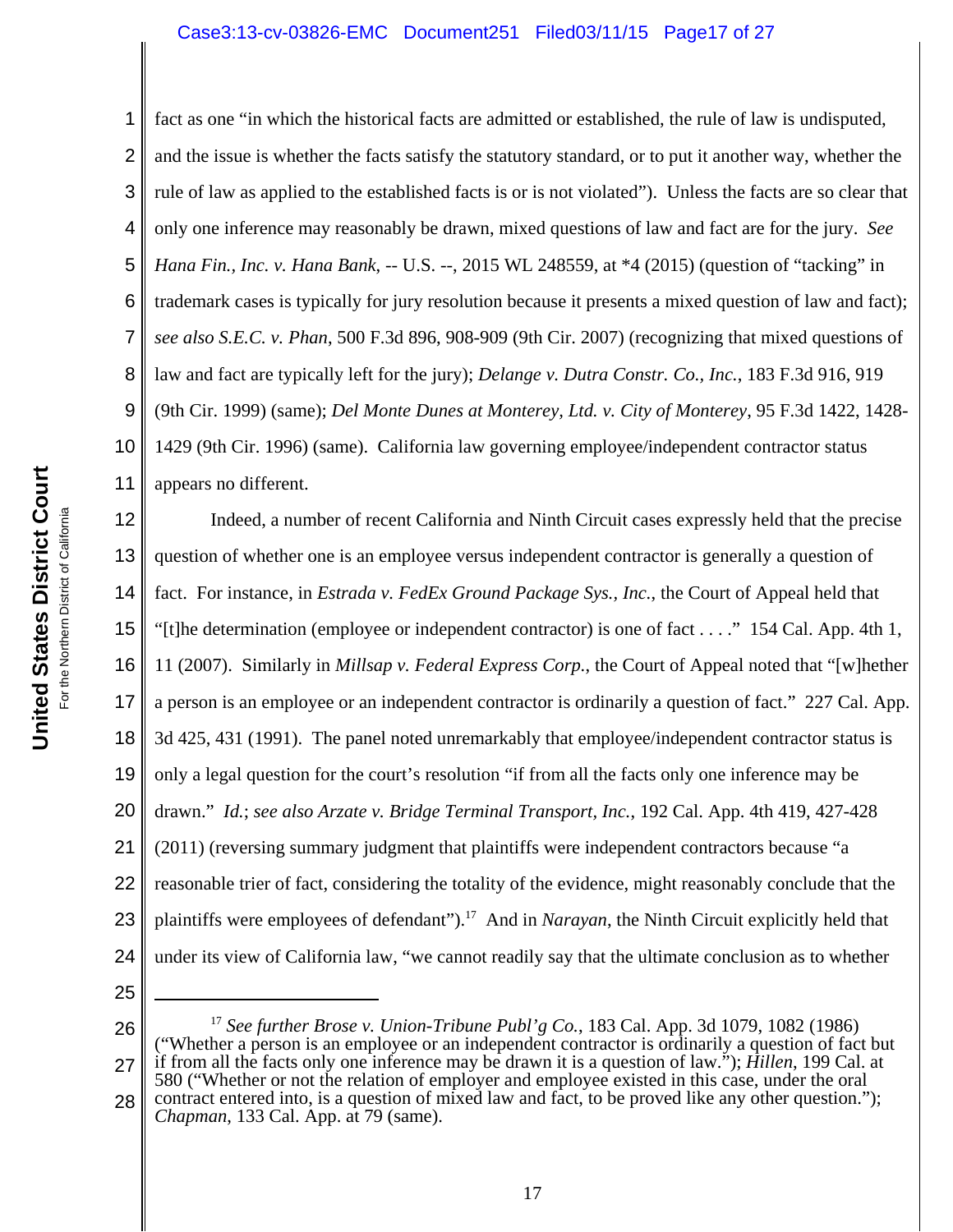## Case3:13-cv-03826-EMC Document251 Filed03/11/15 Page18 of 27

6

7

8

9

1 2 3 4 5 the workers are employees or independent contractors is one of law. The drawing of inferences from subordinate to ultimate facts is a task for the trier of fact  $-$  if, under the governing legal rule, the inferences are subject to legitimate dispute." 616 F.3d at 901 (internal quotation marks and citation omitted). The Ninth Circuit, quoting a concurrence written by Judge Easterbrook in a case involving employee/independent contractor status under federal law, noted pointedly that

> if we are to have multiple factors, we should also have a trial. A factbound approach calling for the balancing of incommensurables, an approach in which no ascertainable legal rule determines a unique outcome, is one in which the trier of fact plays the principal part. That there is a legal overlay to the factual question does not affect the role of the trier of fact.

10 11 *Id.* (quoting *Sec'y of Labor v. Lauritzen*, 835 F. 2d 1529, 1542 (7th Cir. 1987) (Easterbrook, J., concurring) (internal modification omitted).

12 13 14 15 16 17 18 Because the Ninth Circuit's holding in *Narayan* is binding on this Court, its determination that employee/independent contractor status is a mixed question of law and fact under California law is dispositive.18 Notably, *Narayan* is consistent with California state appellate court decisions discussed above. It is also consistent with the United States Supreme Court's recent decision in *Hana Financial*, 2015 WL 248559, at \*4, where the Supreme Court held that generally a jury should decide ultimate questions that involve the application of a legal standard to the facts. In *Hana*, the question at issue was one of trademark law, and specifically "tacking," which

19 20 21 22 23 24 allows a trademark owner to "make certain modifications to their marks over time without losing [the] priority . . . position of an older mark." *Id.* at \*2. Tacking is permitted when the original and revised marks are "legal equivalents" such that the two marks "create the same, continuing commercial impression so that consumers consider both as the same mark." *Id.* at \*3 (internal quotation marks and citations omitted). The Supreme Court held that a jury should decide the ultimate question whether two marks are "legal equivalents" sufficient to warrant tacking. *Id.* 

25

26 27 18 The Court further notes that the holdings of the California Supreme Court in *Burlingham* and *Borello* are also clear and consistent with the Ninth Circuit's determination in *Narayan* – employee/independent contractor status may only be resolved by the court where the evidence and all inferences from the evidence (including the ultimate inference as to the nature of the relationship) are undisputed. Hence, the ultimate determination of employment status should typically be made

28 by juries, not judges.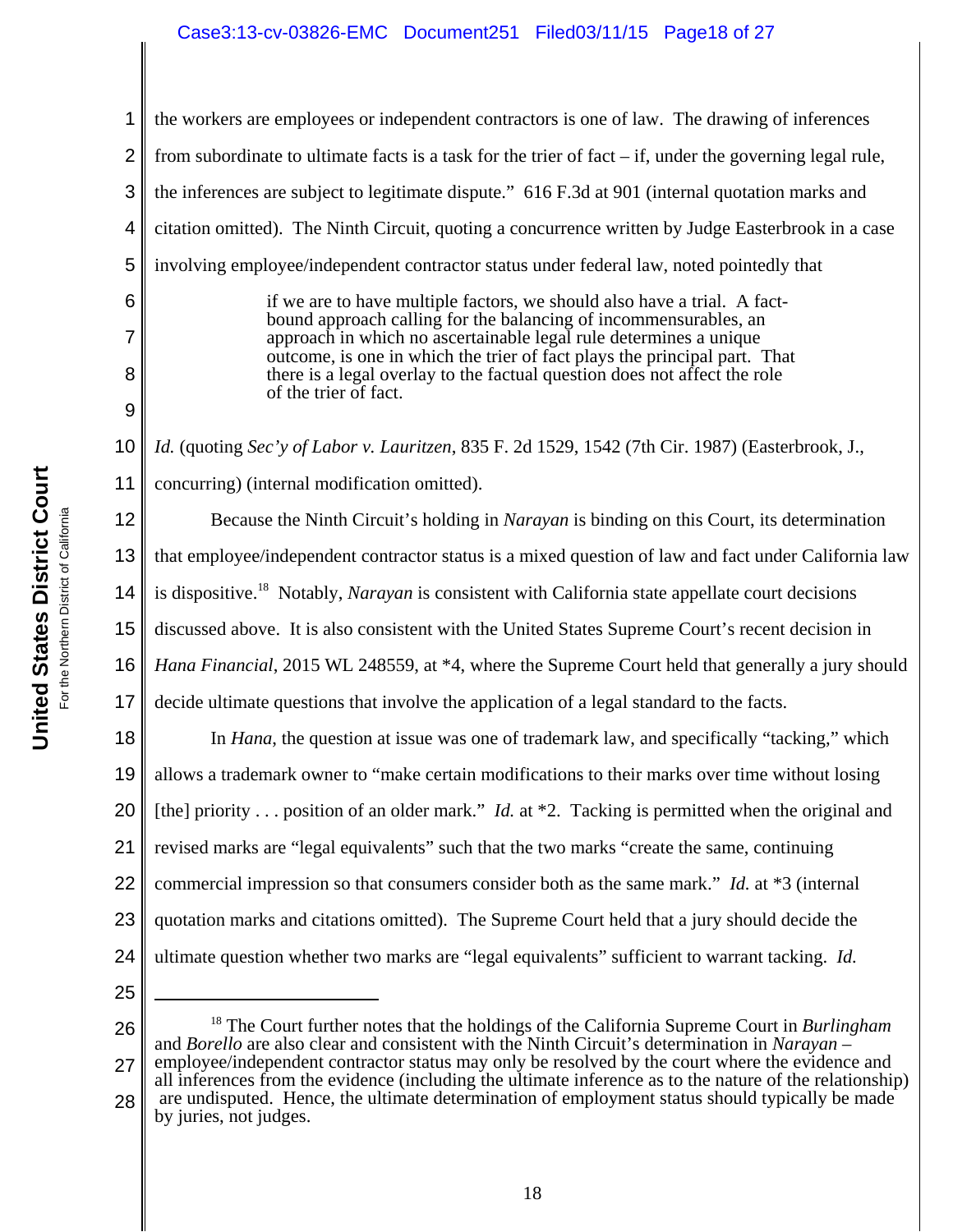#### Case3:13-cv-03826-EMC Document251 Filed03/11/15 Page19 of 27

1 2 3 4 5 6 7 8 9 10 Justice Sotomayor began by explaining that "the application-of-legal-standard-to-fact sort of question . . . commonly called a 'mixed question of law and fact,' has typically been resolved by juries." *Hana Financial*, 2015 WL 248559, at \*4 (quoting *United States v. Gaudin*, 515 U.S. 506, 512 (1995)) (internal quotation marks omitted). As the Court has previously held, the "jury's constitutional responsibility is not merely to determine the facts, but to apply the law to those facts and draw the ultimate conclusion." *Gaudin*, 515 U.S. at 514. "[A]n issue does not lose its factual character merely because its resolution is dispositive of the ultimate . . . question." *Hana Financial*, 2015 WL 248559, at \*4 (quoting *Miller v. Fenton*, 474 U.S. 104, 113 (1985)). The Court further explained that to the extent there is a concern that a jury "may improperly apply the relevant legal standard, the solution is to craft careful jury instructions that make that standard clear." *Id.* at \*4.

11 12 13 14 15 16 17 18 19 20 21 22 The Court further explained that mixed questions of law and fact should be resolved by juries irrespective of whether this may permit juries to "create new law that will guide future . . . disputes – a task [arguably] reserved for judges." *Id.* The Court observed that "[i]t is not at all clear . . . why a tacking determination in a particular case will 'create new law' any more than will a jury verdict in a tort case, a contract dispute, or a criminal proceeding." *Id.* The Court also rejected the argument that allowing juries to make ultimate legal determinations, such as whether two marks are legally equivalent, would upset the "predictability required for a functioning trademark system." *Id.* at \*5. The unanimous Court explained that "the same could be said about the tort, contract, and criminal justice systems: In all of these areas, juries answer often-dispositive factual questions or make dispositive applications of legal standards to facts. The fact that another jury, hearing the same case, might reach a different conclusion may make the system 'unpredictable,' but it has never stopped us from employing juries in these analogous contexts." *Id.*

23 24 25 26 27 28 Finally, the Court considered the argument that tacking disputes should be resolved by judges because judges have typically resolved such questions "as a historical matter." Again, the Court rejected the argument, explaining that "petitioner relies on cases in which judges have resolved tacking disputes in bench trials, at summary judgment, or the like." *Id.* (citations omitted). "As we have noted, it is undisputed that judges may resolve tacking disputes in those contexts. But recognizing as much does not gainsay our conclusion that, when a jury is to be empaneled and when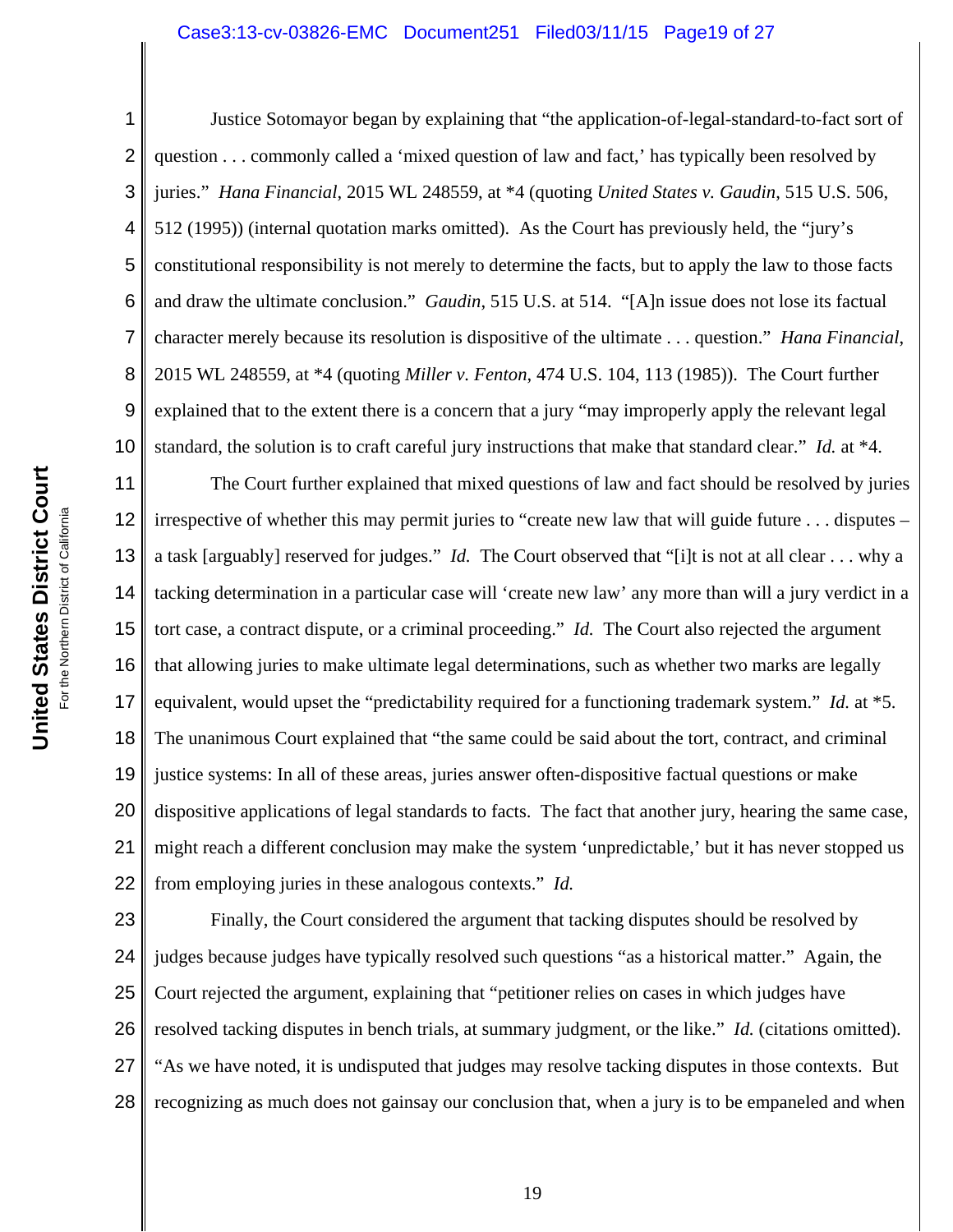### Case3:13-cv-03826-EMC Document251 Filed03/11/15 Page20 of 27

1 2 the facts warrant neither summary judgment nor judgment as a matter of law, tacking is a question for the jury." *Id.*

3 4 5 6 Put simply, the reasoning in *Hana* that juries should typically decide mixed questions of law and fact supports the great weight of California authority (including the Ninth Circuit's decision in *Narayan*) that establishes that a hiree's status as either an employee or independent contractor should typically be determined by a jury, and not the judge.

7

8

27

28

D. Uber is Not Entitled to Summary Judgment Because Material Facts Remain in Dispute and a Reasonable Inference of an Employment Relationship May Be Drawn

9 10 11 12 13 14 15 Because the ultimate determination of the Plaintiffs' employment status presents a mixed question of law and fact, Uber may only obtain summary judgment if all facts and evidentiary inferences material to the employee/independent contractor determination are undisputed, and a reasonable jury viewing those undisputed facts and inferences could reach but one conclusion – that Uber's drivers are independent contractors as a matter of law. *See Alexander*, 765 F.3d at 988. The Court explained at the hearing on this matter that this is a "pretty tough standard to meet," Oral Arg. Tr. at 6:15, and it is one that Uber has failed to meet here.

16 17 18 19 20 21 22 23 24 25 26 As noted above, the "principal test of an employment relationship is whether the person to whom service is rendered has the right to control the manner and means of accomplishing the result desired." *Ayala*, 59 Cal. 4th at 531 (quoting *Borello*, 48 Cal. 3d at 350). "Perhaps the strongest evidence of the right to control" is whether Uber can fire its transportation providers at will. *Id.* This critical fact appears to be in dispute. Uber claims that it is only permitted to terminate drivers "with notice or upon the other party's material breach" of the governing contracts. Mot. at 23. Plaintiffs, however, point out that the actual contracts seem to allow Uber to fire its drivers for any reason and at any time. *See, e.g.*, Addendum at 4 ("Uber will have the right, at all times and at Uber's sole discretion, to reclaim, prohibit, suspend, limit or otherwise restrict the Transportation Company and/or the Driver from accessing or using the Driver App  $\dots$ ."). To the extent this

United States District Court **United States District Court** For the Northern District of California For the Northern District of California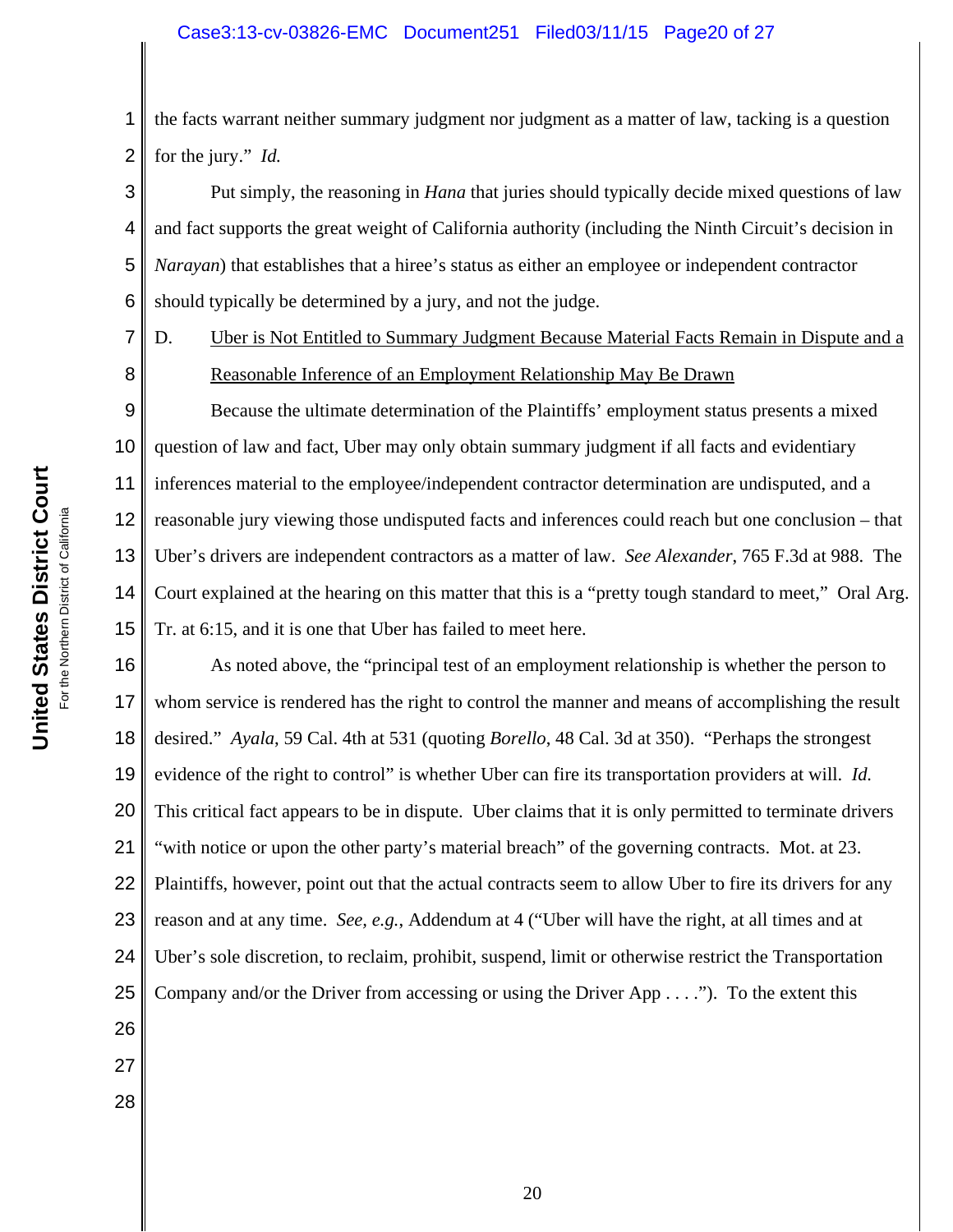1 2 important factor in the employee/independent contractor test is in dispute, summary judgment is unwarranted.<sup>19</sup>

3 4 5 6 7 8 9 10 11 12 13 14 15 16 17 Uber further claims that the right to control element is not met because drivers can work as much or as little as they like, as long as they give at least one ride every 180 days (if on the uberX platform) or every 30 days (if on the UberBlack platform). Mot. at 20. According to Uber, drivers never have to accept any "leads" generated by Uber (*i.e.*, they can turn down as many rides as they want without penalty), and they can completely control *how* to give any rides they do accept. These contentions are very much in dispute. For instance, while Uber argues that drivers never actually have to accept ride requests when logged in to the Uber application, Plaintiffs provided an Uber Driver Handbook that expressly states: "We expect on-duty drivers to accept all [ride] requests." Handbook at 1. The Handbook goes on to state that "[w]e consider a dispatch that is not accepted to be a rejection," and we "will follow-up with all drivers that are rejecting trips." *Id.* The Handbook further notes that Uber considers "[r]ejecting too many trips" to be a performance issue that could lead to possible termination from the Uber platform. *Id.* at 8; *see also* Docket No. 223-57 (email from Uber to driver stating that the driver's "dispatch acceptance rate [of 60%] is too low. . . Please work towards a dispatch acceptance rate of 80%. If you are unable to significantly improve your dispatch acceptance rate, Uber may suspend your account").

18 19 20 21 22 23 24 It is also hotly disputed whether Uber has the right to significantly control the "manner and means" of Plaintiffs' transportation services. *See Alexander*, 765 F.3d at 988. Plaintiffs cite numerous documents, written in the language of command, that instruct drivers to, amongst other things: "make sure you are dressed professionally;" send the client a text message when 1-2 minutes from the pickup location ("This is VERY IMPORTANT"); "make sure the radio is off or on soft jazz or NPR;" and "make sure to open the door for your client." Onboarding Script at 3-6. As Uber emphasizes, "it is the small details that make for an excellent trip," and Plaintiffs have presented

- 25
- 26

27  $19$  The issue of Uber's right to terminate its drivers may not truly be in dispute. The contracts say what they say, and this Court may interpret unambiguous contractual terms as a matter of law. *See Alexander*, 765 F.3d at 988 (granting summary judgment in favor of FedEx drivers based in large part on Court's legal interpretation of the relevant contracts). Assuming the Court reads the contracts to mean what they say – that Plaintiffs are terminable at will – then this factor would tip in

28 favor of finding Plaintiffs are Uber's employees.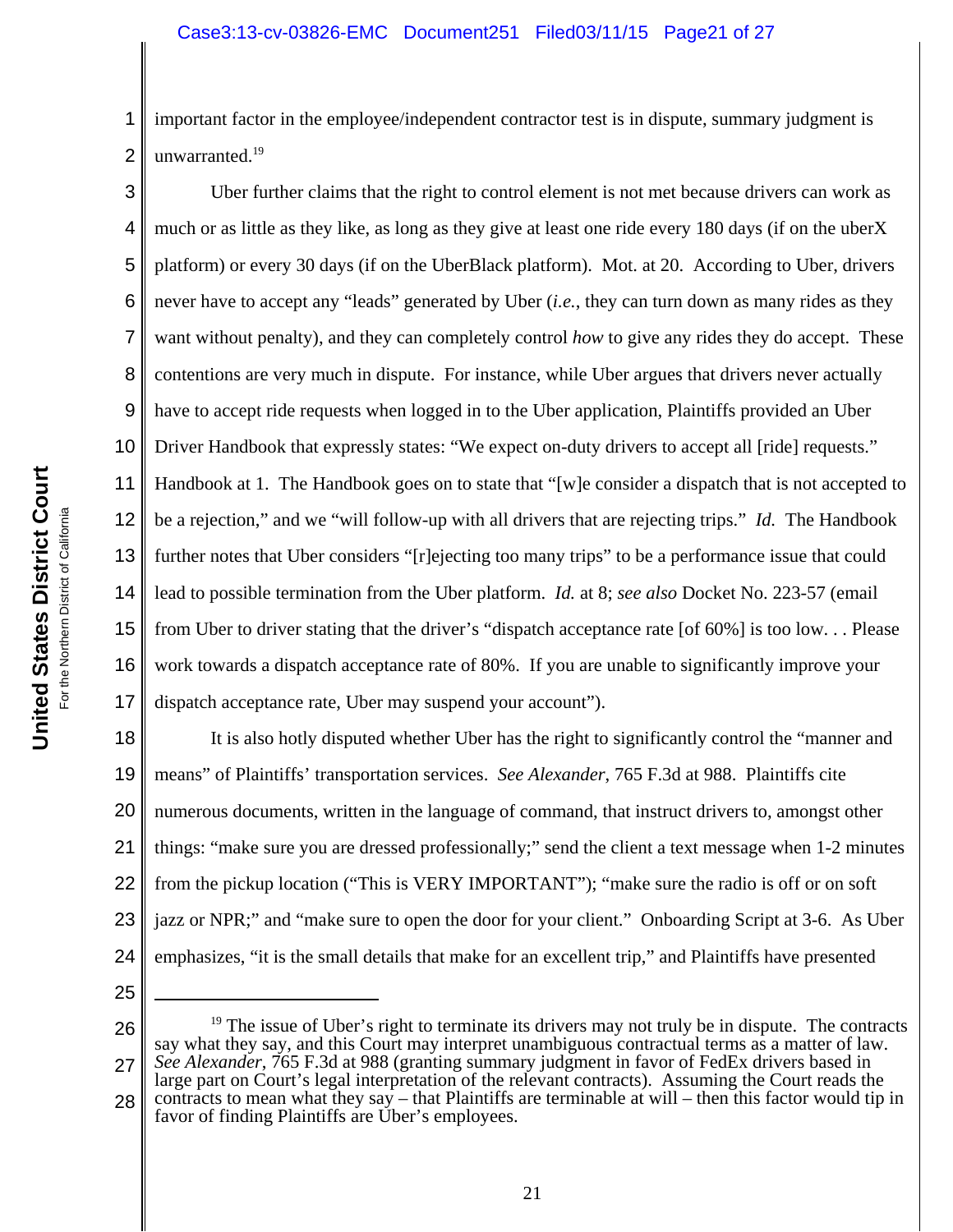### Case3:13-cv-03826-EMC Document251 Filed03/11/15 Page22 of 27

 evidence (when viewed in the light most favorable to them) that Uber seeks to control these details right down to whether drivers "have an umbrella in [their] car for clients to be dry until they get in your car or after they get out." *Id.* at 6, 9. Plaintiffs note that drivers are even instructed on such simple tasks as how to pick up a customer with their car:



 Docket No. 223-20.

 Uber responds that it merely provides its drivers with "suggestions," but does not actually require its drivers to dress professionally or listen to soft jazz or NPR. *See, e.g.*, Reply Br. at 6. But the documents discussed above (and others in the record) are not obviously written as mere suggestions, and Uber's arguments to the contrary cannot be assumed as true on Uber's motion for summary judgment where all reasonable inferences from the record must be drawn in favor of Plaintiffs. *See, e.g.*, *Cameron v. Craig*, 713 F.3d 1012, 1018 (9th Cir. 2013) (reiterating that the court must view summary judgment evidence in the light most favorable to the nonmoving party).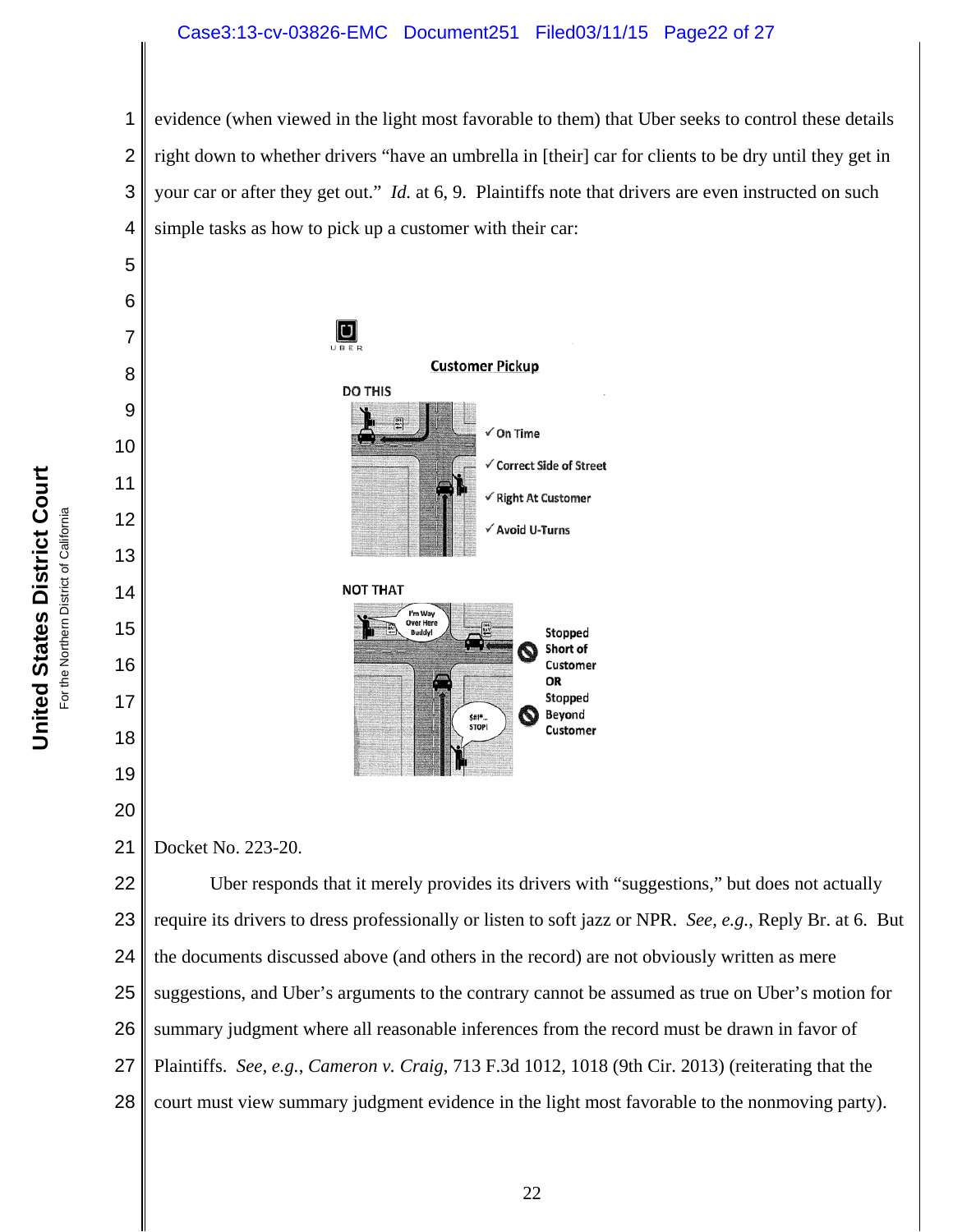### Case3:13-cv-03826-EMC Document251 Filed03/11/15 Page23 of 27

Indeed, there is evidence of drivers being admonished (or terminated) by Uber for failing to comply with its "suggestions." *See, e.g.*, Docket No. 223-50 (informing driver that "a passenger let us know that your attitude wasn't up to Uber's professional standards," and noting that "[i]f we continue to receive negative feedback . . . your account will be reviewed and may be deactivated"); Docket No. 223-54 (terminating driver whose "overall driver rating has fallen below the minimum threshold we allow"); Docket No. 223-58 (informing driver that a "passenger let us know that they felt you did not take the most efficient/direct route on a trip" and noting that the driver's account may be deactivated).

9 10 11 12 13 14 15 16 17 18 19 20 21 22 23 24 25 26 27 28 Nor can this Court at this juncture credit the argument that Uber has no ability to ensure that any driver actually complies with its "suggestions" or otherwise actively monitor its drivers' performance. In fact, there is evidence suggesting that Uber monitors its drivers to ensure compliance with Uber's many quality control "suggestions." Most notably, Uber requests passengers to give drivers a star rating, on a scale of 1-5, after each completed trip based on the driver's performance. Uber also provides a space for riders to provide written comments or feedback on drivers. Uber documents make it clear that Uber uses these ratings and feedback to monitor drivers and to discipline or terminate them. As the Uber Driver Handbook clearly states, "Uber follows up on all client reports of dissatisfaction" and "monitor[s] your star rating as well as any complaints made by clients." Handbook at 7. Uber notes that it tries to "follow up on *every* quality issue." *Id.* (emphasis added); *see also* Addendum at 9 ("Transportation Company agrees that its Drivers will maintain high standards of professionalism and service, including but not limited to professional attire and maintain an average Customer score set by Uber based on feedback from users of its Software."). Furthermore, the relevant contracts with Plaintiffs provide that Uber may terminate any driver whose star rating "falls below the applicable minimum star-rating," Addendum at 9, and a significant amount of evidence in the record indicates that Uber does, in fact, terminate drivers whose star ratings far below a certain threshold determined by Uber. *See, e.g.*, Docket No. 223-54; Docket No. 238-2; Docket No. 238-5. While it is apparent that drivers' adherence to every detail of Uber's directions (or "suggestions") may not be specifically discernible through rider ratings (since specific questions are not asked in the feedback form), the facts viewed in Plaintiffs'

1

2

3

4

5

6

7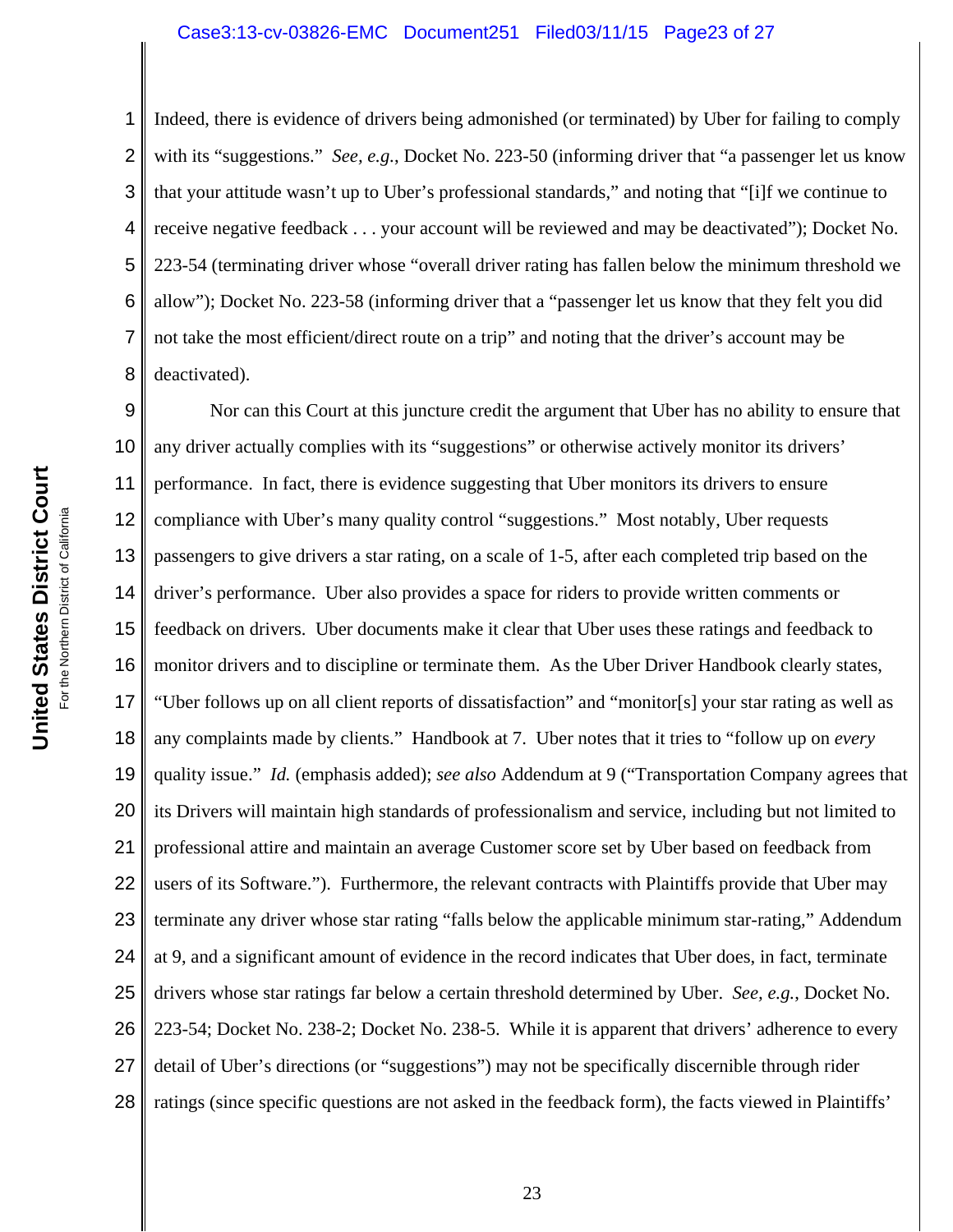1 favor suggest monitoring through rider ratings may be a generally effective enforcement mechanism.

2 3 4 5 6 7 8 9 10 In arguing there is insufficient monitoring to warrant an inference of an employment relationship, Uber asks the Court to contrast the level of monitoring of Plaintiffs' job performance here to that performed by management in *Alexander*. In *Alexander*, the Ninth Circuit found the fact that drivers were accompanied on ride-alongs by management representatives up to four times each year important to its determination that drivers were FedEx's employees as a matter of law. *Alexander*, 765 F.3d at 985. During these ride-alongs, the drivers were scrutinized on minute details of their performance, such as "whether a driver uses a dolly or cart to move packages" or "places his or her keys on the pinky finger of his or her non-writing hand after locking the delivery vehicle." *Id.* (internal quotation marks and modifications omitted).

11 12 13 14 15 16 17 18 19 20 21 22 23 24 25 26 27 28 Uber claims that the level of monitoring in *Alexander* is far more extensive than what its transportation providers are subjected to. Indeed, Uber notes that its admitted employees or members of management never conduct *any* performance inspections or ride-alongs with its drivers. This is an argument for the jury. At this point it suffices to note that it is not immediately clear that Uber drivers are subject overall to less monitoring than the employees in *Alexander*. Indeed, viewing the evidence in the light most favorable to the Plaintiffs, it appears they are monitored more pervasively than the drivers in *Alexander*. The *Alexander* drivers were monitored just four times a year, and knew exactly when they were being inspected. Uber drivers, by contrast, are monitored by Uber customers (for Uber's benefit, as Uber uses the customer rankings to make decisions regarding which drivers to fire) during each and every ride they give, and Uber's application data can similarly be used to constantly monitor certain aspects of a driver's behavior. This level of monitoring, where drivers are potentially observable at all times, arguably gives Uber a tremendous amount of control over the "manner and means" of its drivers' performance. *Cf.* Michel Foucalt, *Discipline and Punish: The Birth of the Prison* 201 (Alan Sheridan ed., 1979) (a "state of conscious and permanent visibility [] assures the automatic functioning of power"). If the quarterly monitoring in *Alexander* was sufficiently pervasive to weigh in favor of finding FedEx's drivers were employees as a matter of law, a reasonable jury could conclude that Uber's more persistent performance monitoring similarly weighs in favor of finding that Uber drivers are Uber's employees under California law.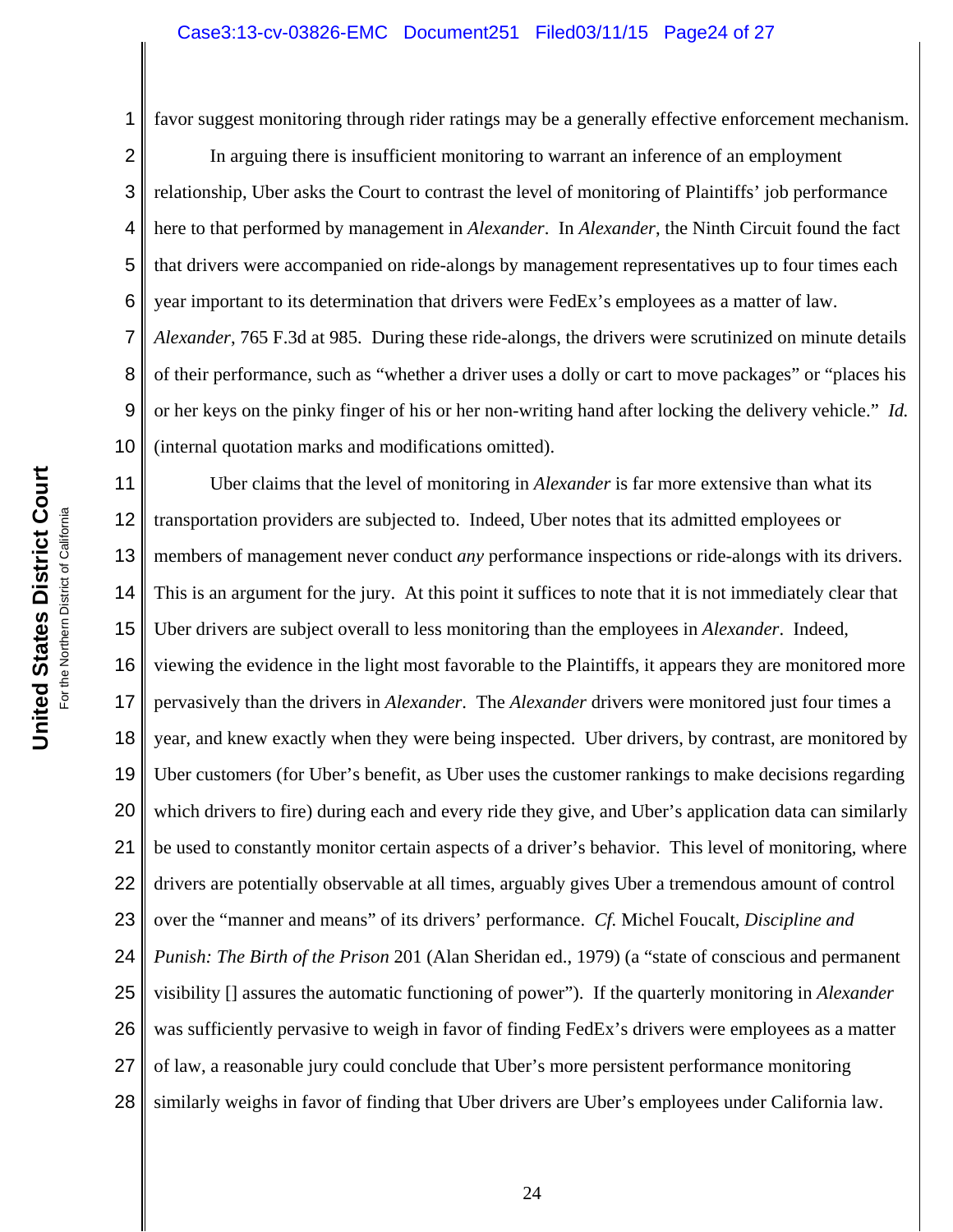### Case3:13-cv-03826-EMC Document251 Filed03/11/15 Page25 of 27

1 2 3 4 5 6 7 8 9 10 11 12 13 14 15 16 17 18 19 Finally, Uber makes much of the fact that Uber has no control over its drivers' hours or whether its drivers even "report" for work more than once in the relevant period. This is a significant point, and one on which this Court previously commented in noting that such evidence might weigh heavily in favor of a finding of independent contractor status. However, as noted above, freedom to choose one's days and hours of work (which concededly did not truly exist for FedEx drivers in *Alexander*<sup>20</sup>) does not in itself preclude a finding of an employment relationship. *See, e.g., Air Couriers Int'l*, 150 Cal. App. 4th at 926 (holding hirees were employees as a matter of law despite the fact that "drivers determined their own schedules"); *JKH Enterprises Inc.*, 142 Cal. App. 4th at 1051 (holding certain hirees were employees as a matter of law despite the fact that they were "not required to work either at all or on any particular schedule"). The more relevant inquiry is how much control Uber has over its drivers *while they are on duty* for Uber. The fact that some drivers are only on-duty irregularly says little about the level of control Uber can exercise over them when they *do* report to work.<sup>21</sup> Indeed, and as noted above, the Court of Appeal has (at least implicitly) recognized this precise distinction in earlier cases where hirees who were "not required to work either at all or on any particular schedule" were nonetheless held to be employees as a matter of law based on the amount of control the employer could exercise when those employees decided to turn up for work. *JKH Enterprises Inc.*, 142 Cal. App. 4th at 1051; *see also Air Couriers Int'l*, 150 Cal. App. 4th at 937 (identifying "no inconsistency between [finding of] employee status and the driver's discretion on when to take breaks or vacation").

20 21 22 23 Because the Court concludes that a number of material facts relevant to the "primary" *Borello* analysis are in dispute, thus precluding summary judgment, the Court need not examine in detail each of *Borello*'s numerous secondary factors. The Court nonetheless notes that a reasonable jury could find that numerous secondary factors cut in favor of finding an employment relationship.

24

- <sup>20</sup> *See Alexander*, 765 F.3d at 985 (in practice drivers had to report to the FedEx Center at the beginning of the day and at the end of the shift.).
- 26

<sup>27</sup>  $21$  Thus, for instance, a day laborer or any other temporary or casual worker may choose when to make him or herself available for work: but if once hired, the means and manner of

<sup>28</sup> performance is substantially controlled by the hirer, an employment relationship may be found. *See, e.g.*, *Borello*, 48 Cal. 3d at 345-46 (holding that temporary "sharefarmers" were employees entitled to workers' compensation coverage).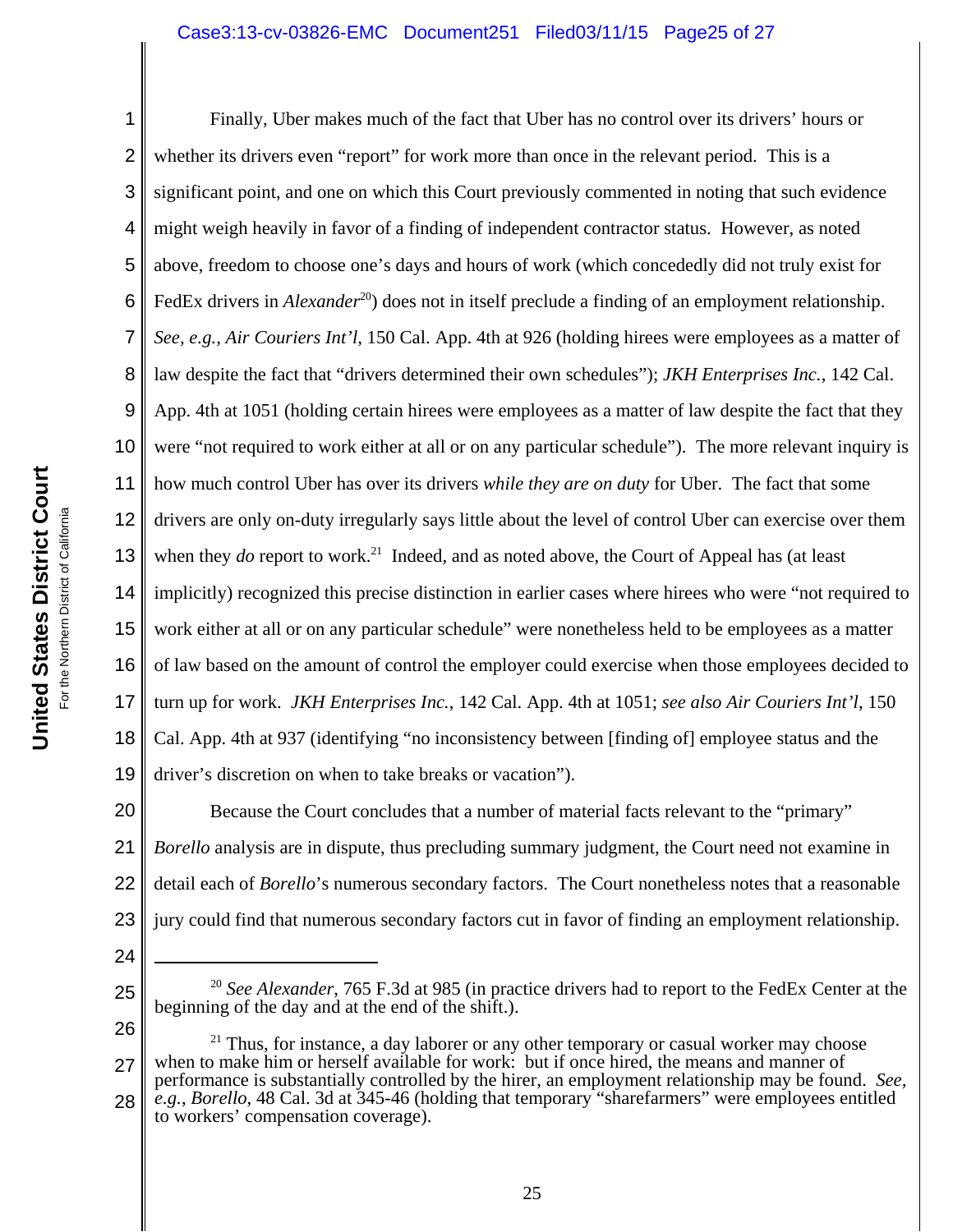#### Case3:13-cv-03826-EMC Document251 Filed03/11/15 Page26 of 27

For instance, a jury could conclude that driving a car (as opposed to, *e.g.*, a truck or bus) does not

2 3 4 5 6 7 8 9 10 11 require a special skill, particularly if no special driver's license is required. *Compare JKH Enterprises*, 142 Cal. App. 4th at 1064 (holding that "the functions performed by the drivers, pickup and delivery of packages and driving in between, did not require a high degree of skill") *with State Comp. Ins. Fund v. Brown*, 32 Cal. App. 4th 188, 202-203 (1995) (noting that "truck driving – while perhaps not a skilled craft – requires abilities beyond those possessed by a general laborer"). Moreover, such driving is typically done in the field without close supervision. A jury could also find, for the reasons previously discussed, that drivers perform a regular and integral part of Uber's business. To be sure, a number of secondary factors (*e.g.*, drivers use their own vehicle, may employ

12 13 14 15 16 17 18 19 20 21 other drivers to drive on their behalf, $^{22}$  and signed an agreement stating no employment relationship is created), do support an independent contractor classification. But even as to these factors, their significance is ambiguous. For instance, the fact that the drivers provide their own vehicles and thus invest significant capital is a substantial factor favoring an independent contractor relationship as Uber properly contends, but this fact alone is not dispositive. In *Alexander*, an employment relationship was found even though drivers provided their own vehicles. The same is true in *Air Couriers International* and *JKH Enterprises.* Moreover, this *Borello* factor is qualified by the fact that Uber supplies the critical tool of the business – a smart phone with the Uber application. *See* Service Agreement at 7 (Uber provides drivers with the smartphone to run the Uber app); Docket No. 223-54 (email terminating driver and including "steps" to "return your Uber-issued phone"). In the aggregate, the secondary factors do not clearly cut in one direction.

22 23 24 25 As noted above, rarely does any one factor dictate the determination of whether a relationship is one of employment or independent contract. Here, numerous factors point in opposing directions. As to many, there are disputed facts, including those pertaining to Uber's level of control over the "manner and means" of Plaintiffs' performance. Viewing the current record in

26

<sup>27</sup> 28  $22$  Drivers are allowed to hire "subcontractors" or "agents" to actually drive Uber passengers for their benefit, so long as those subcontractors or agents meet the same quality standards Uber imposes on the actual contracting party. *See* Service Agreement at 3, 6.